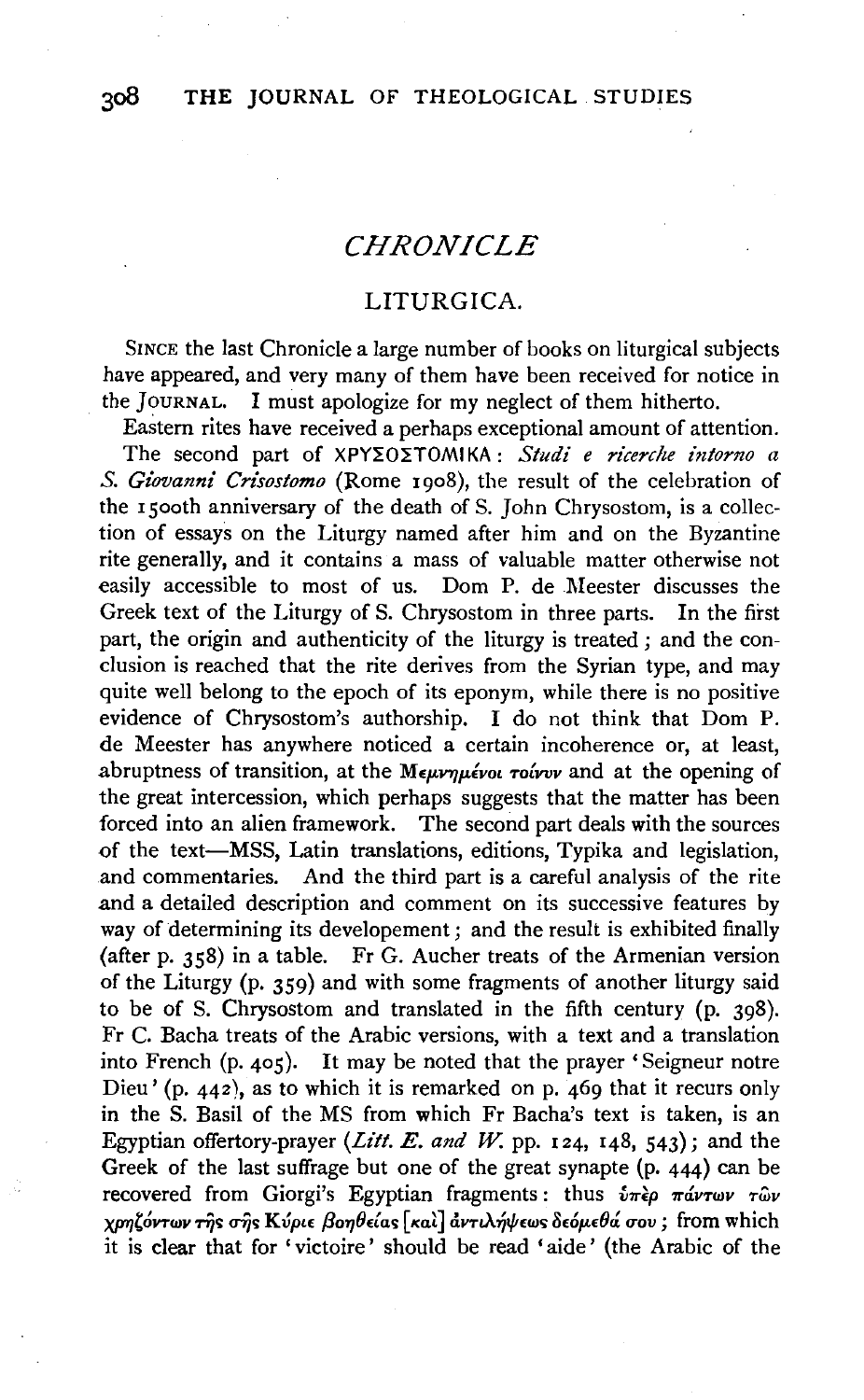original text, p. 413, is~). Fr C. Charon writes a long and most valuable and interesting essay on the Liturgy of S. Chrysostom in the Melchite Patriarchates, which amounts to something like a complete liturgical history of the Syriac- and Arabic-speaking Orthodox (pp.  $473-$ 718). Mr H. W. Codrington prints the text and a Latin translation of the Syriac Presanctified Liturgy of S. Chrysostom (p. 719), and so supplements the papers he contributed to vols. iv and v of this JOURNAL. Dr C. Auner describes the Roumanian versions and editions of the Liturgy (p. 731). Dr A. Baumstark examines anew and exhibits in parallel columns the relations of the Nestorian *Liturgy of Nestorius* to those of S. Basil and S. Chrysostom, and by an elaborate collection of other parallel passages makes it practically possible to restore the Greek, which, according to Abhdisho, was translated into Syriac by Mar Abha, afterwards Catholicus, on his visit to Constantinople in 535· The Anaphora of Nestorius is, in fact, simply a conflate of selected passages from those of S. Basil and S. Chrysostom, with some additions. Fr A. Petrovski gives a lengthy account of the Slavohic version of the Liturgy of S. Chrysostom ; and Dr J. Bocian explains the modifications introduced into the Slavonic text in the Ruthenian Uniat.

The fifth of the *Neuen Studien zur Geschichte der Theologie und der Kirche* edited by Drs Bonwetsch and Seeburg is Herr R. Engdahl's *Beitriige zur Kenntniss der byzantinischen Liturgie* (Berlin rgo8), which contains the text of the Liturgies of SS. Basil and Chrysostom, together with a part of Leo of Tuscany's Latin version of the latter, and the text and Latin version of the  $\gamma\psi_{\omega\sigma\iota\kappa}$  right  $\eta_{\alpha\alpha\gamma\iota\alpha\kappa}$  (i.e. the office of the holy bread eaten after the morning meal in monasteries), all from the Karlsruhe MS E. M. 6 described by Mone in *Lateinische und griechische Messen.* I have not studied the texts in detail, but so far as I have observed they have no specially remarkable characteristics. The editor adds some account of the MS and its history; and on p. 85 gives a useful bibliography of works bearing on the Greek rite in Italy and on the abbey of Casole. The rest of the volume treats of the *Proskomiae*  -the vesting of the ministers and the preparation of the giftsdescribing its form in a large number of MSS and in the commentaries, and so supplying materials to the history of its developement. I cannot but think that Herr Engdahl would have been well advised to tabulate representative schemes; and I do not see how any one can profitably make use of his description without tabulating for himself the material which is here supplied.

In *La Divine Liturgie de S. Jean Chrysostome* (Paris and Rome 1907) Dom Placide de Meester revises and annotates the Greek translation of Dom Em. Andre, and prints it in parallel with the Greek. It is a charming little book with an attractive ikon of S. Chrysostom from the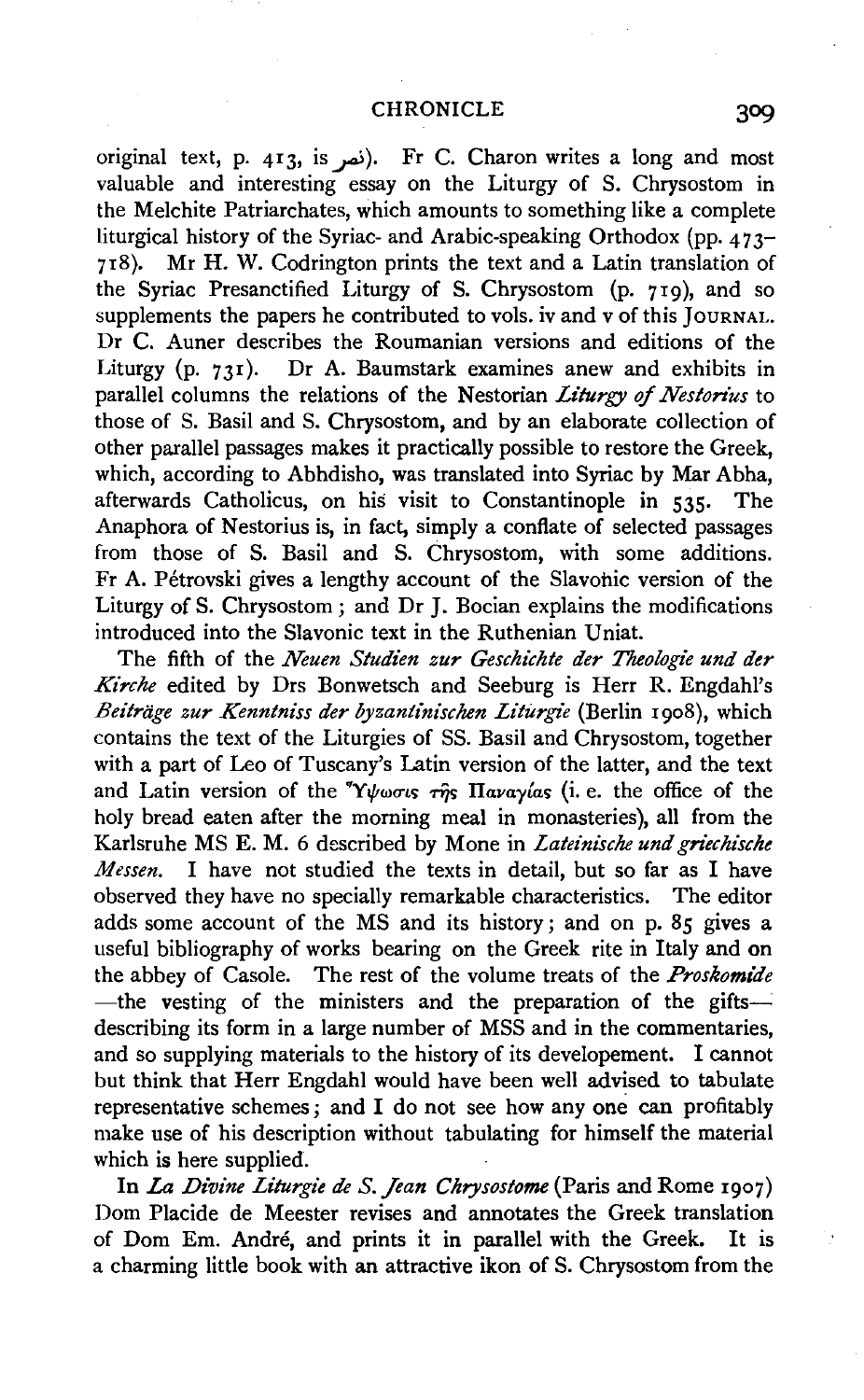#### 310 THE JOURNAL OF THEOLOGICAL STUDIES

Beuron Press for a frontispiece. Its purpose is not scientific but practical.

At the Eucharistic Congress in London in I go8, Dom P. de Puniet read a memoir on certain Greek liturgical fragments of the seventh century, discovered at Balyzeh, south of Assiout, brought to England by Dr Petrie and now in the Bodleian (Report of the Nineteenth Euchar*istic Congress,* London I909, pp. 367 sqq.); and to the *Revue Benedictim:*  Jan. I909 he contributed a detailed discussion of the text with a facsimile of the papyrus. The text as presented by Dom P. de Puniet consists of two fragments of a prayer or prayers, a short creed almost entire, the latter part of a further prayer, the end of a preface with *sanctus, postsanctus,* and institution, quite evidently of the Egyptian rite. Dr T. Schermann in *Der liturgische Papyrus von Der-Balyzdt*  (Harnack-Schmidt *Texte und Untersuchungen* xxxvi I b, Leipzig 1910) makes a valuable correction in Dom P. de Puniet's account, as a result of the examination of the structure of the papyrus-leaves, by which he is enabled to restore the fragments to their right order-viz. a prayer of the faithful, the preface, *sanctus, postsanctus,* and institution, a prayer for the fruits of communion, and the creed. He points out the correspondence between this order and that of the baptismal mass in the Latin of the *Egyptian Church Order* (Hauler, p. 113), where the short creed is curiously used at the administration of the chalice and the milk (and honey); and he makes some corrections in the reading of the text; and adds to the suggestions already made by the first editor for supplying the lacunae. The chief interest of the document is twofold ; first that it has an invocation, in the usual Eastern form, before the institution  $(\pi\lambda\eta\rho\omega\sigma$ ον και *ήμας της παρ*[α σου] δόξης, [κα]ι καταξίωσον κατα[απ έμψαι το <sup>~</sup>' ["l , , ' ' , .... [ ' , l ' ' , *11"V£vp.a* TO *ajytov UOV £11"t* TU *KTtUp.aTa TaVTa Kat 11"0t7JU\_OV TOV /)o£V apTOV σ*ωμα τίου κυρίου και σωτήρος ήμων Ιησού Χριστού, [το δε πίστήριον α]ίμα  $r\hat{\eta}s$   $\kappa a\nu\hat{\eta}s$  [ $\delta a\theta\hat{\eta}\kappa\eta s$ ]); and that it gives the Greek of the old Egyptian baptismal Creed, which in a slightly developed form is still found in the Coptic and Abyssinian baptismal Orders (Denzinger *Rit. Or.* i 198, 223). As to the former it must be noted that it is not so new as it might at first sight appear ; Sarapion has in the same place  $\pi\lambda\eta\rho\omega\sigma\sigma\nu$ *Kat rqv Bvu{av TaVT7JV nj<; u-ij<; 8vvap.£w<; Kat nj<;* 11'-ij<; p.£TaA~lf!£w<;; and S. Mark, πλήρωσον ο Θεός και ταύτην την θυσίαν της παρά σου ευλογίας δια  $\tau$ m<sup>s</sup>  $\epsilon \pi$ ιφοιτήσεως του παναγίου σου Πνεύματος; so that the new fragment only shews a difference of form, not of essential substance. For the emendation and completion of the text, it may be suggested, that, in the first prayer, ....  $\sigma \omega r \, \hat{d} \, \hat{\ell} \theta \nu \eta \pi \omega \, \hat{\sigma} \epsilon \, \nu \ldots$  be read  $[\mu \eta \, \hat{\epsilon} \hat{\ell} \pi \hat{\alpha} \tau \omega] \sigma \omega$ *τ*α *ίθνη* Που έ[στιν ο θς αυτῶν ;]; cp. Ps. lxxviii (lxxix) 10; for ο ών, [αυτώ  $\dot{\eta}$  do fa ds] rovs alwas, adopted by both editors, be read  $\dot{\delta}$   $\dot{\omega}$  ( $\dot{\epsilon}$ *i* $\lambda$ oy $\eta$ ròs  $\epsilon$ *is τούς αίωνας*; cp. Rom. ix 5; in the Preface, Dr Schermann's *έξαπ*-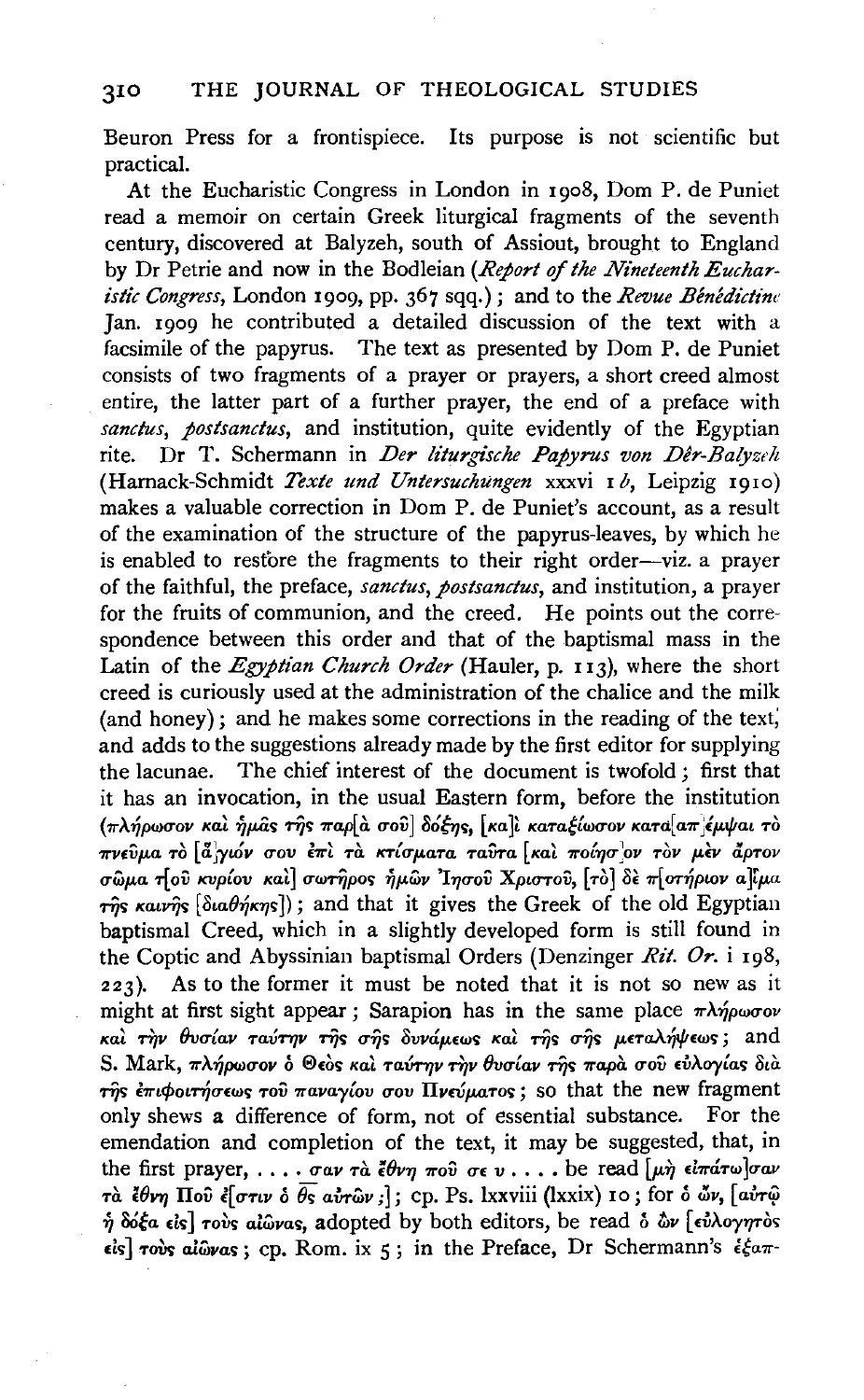#### CHRONICLE 31I

 $\tau$ έρυγ]*ες τ*ω ενι κ[αι ε]ξ[απτέρυγες τω ενί] is obviously a slip for  $\hat{\epsilon}$  πτέρυγες. The same writer's suggestion (p. 39) that the text belongs to the third century or even the end of the second can scarcely be taken seriously, nor are any of his reasons at all convincing. I see nothing to require a date earlier than the middle of the fourth century at the earliest.

In vol. x of Card. Mai's *Nova Patrum Bibliotheca,* edited by Fr Cozza-Luzi and published after his death by Fr A. Rocchi of Grotta-Ferrata (Rome 1905), are contained several liturgical documents. ( 1) Anastasius the Librarian's Latin version of the *Historia mystica* of S. German, which has already been noticed in the JOURNAL (vol. ix p. 25o). (2) A *Typikon* of Messina. (3) A *Typikon* of the Monastery of Casole in the Terra d'Otranto. (4) Hymns on S. Basil, on S. Nilus, founder of Grotta-Ferrata, and on SS. Felicius and Terentianus: and hymns by S. Nilus. (5} More interesting, the text of the Liturgy of S. James, after the MS. roll *Vat.graec.* 2282, hitherto unpublished. The MS was noticed by Montfaucon in the *Diarium Italicum* and elsewhere ; in 1901 Dr Wobbermin quoted a paragraph from it in his edition of the Prayers of Sarapion *(Texte und Untersuch. N. F. ii 3 b)*, and it was described and discussed by Drs Baumstark and Schermann in *Oriens Christianus* 1903. The text belongs to the province of Damascus, and is of the same type as that of the Messina and the Rossano MSS, printed by Swainson *(Greek Liturgies* pp. 215 sqq.), except that its *diaconica* are of the meagrest. Montfaucon assigned the MS to the tenth century : the present editor reproduces a specimen of the handwriting, but declines to commit himself as to its date. The writing is a sloping uncial, akin to Gardthausen's alphabet of 86o, and to the specimen of the Uspensky Psalter, of 862, reproduced in Sir E. M. Thompson's *Greek and Latin Palaeography* p. 156: but it may be earlier than these. In any case it is the oldest text of S. James at present known. On other than palaeographical grounds Drs Baumstark and Schermann argue for a date between 67o and 787, and Mr Edm. Bishop has accepted their argument, and more than once called attention to the early date of the text (J. T. *S.* x p. 598; Connolly *Lit. homilies of Narsai* p. 119). The assigned grounds of this judgement are two: that the opening clauses of the *postsanctus* <sup>4</sup>A<sub>Y*tos*  $\epsilon$ <sup>7</sup> *Baoulev Twv alwww*</sub>  $\kappa\tau\lambda$ . are wanting in this text, while they are already quoted by S. John of Damascus (de Trisag. 27); and that only six Councils are commemorated. But if Fr Cozza-Luzi's reproduction of the text is anything better than a caricature, the  $^7$ A $\gamma$ *u*<sub>2</sub>  $\epsilon$ *l* is there, securely enough (p. 68); and all the MSS of S. James, of whatever date or *provenance,* which contain the commemoration of the Councils at all, only commemorate six of them ; viz. the Messina roll (tenth or eleventh century; Pharan ?), Paris *Gr.*  476 (twelfth century; Palestine), Vat. *Gr.* 1970 and *Barberini* vi 10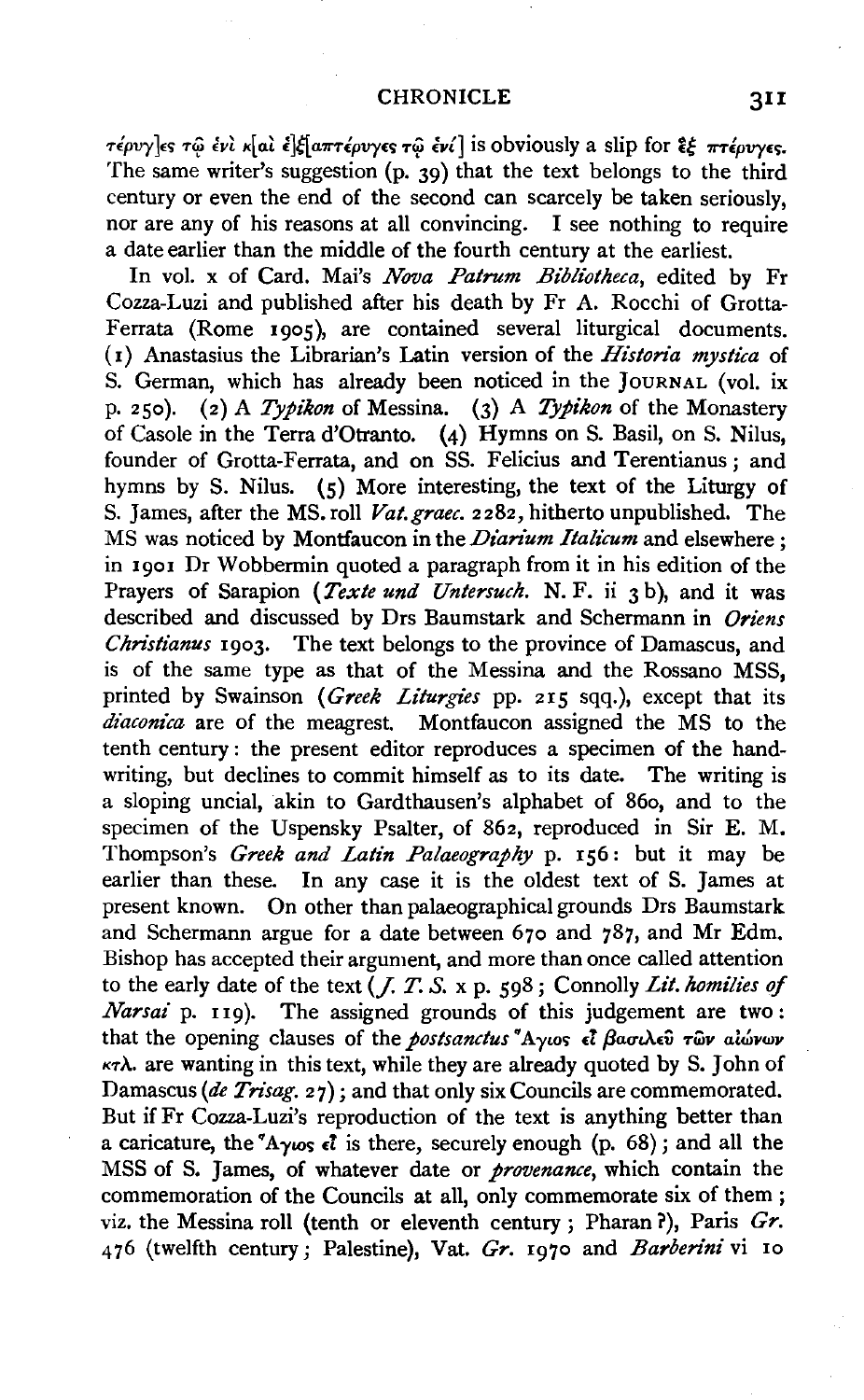(twelfth century; Jerusalem?}; while only the diptychs of Sinai *Gr.*  1040 (twelfth century; Sinai: cp. *Lilt. E. and W.* p. 502) commemorate seven councils. On neither ground, therefore, can the text be claimed as of a date earlier than is required by the palaeographical evidence. Fr Charon in *Χρυσοστομικά* ii p. 491, on liturgical grounds, even assigns it to about  $1200$ ; and if it is true, as has been said, that liturgical  $\overline{MSS}$ tend to continue old-fashioned handwritings after they have been abandoned elsewhere, there is a presumption that any such MS is younger rather than older than its palaeographical character might suggest.

The second of Dr Paul Drews's Studien der Geschichte des Gottes*dienstes und des gottesdi'enstli'chen Lebens* is entitled *Untersuchungen iiber*  die sogen. clementinische Liturgie im viii. Buch der apostolischen Konsti*tutionen* (Tiibingen rgo6). In part it revives, in a more persuasive form, the thesis of Probst's *Die Liturgie der drei ersten Jahrhunderte*, arguing that the 'ground type ' of the Clementine rite is indefinitely old, and is already recognizable in S. Clement of Rome, S. Justin, S. Hippolytus, and Novatian, and that it also underlies the existing Roman rite. The essay contains a laborious comparison of the text with the works of Clement, Justin, Hippolytus, and Novatian, and with the Roman canon. The more of this sort of work that is done the better-and it will be none the worse perhaps for having a thesis to maintain-with a view to disentangling the complex relations between the liturgies. Meanwhile, Dr Drews's investigation requires attentive study, and since I have not yet given it the attention it deserves, I hesitate to express any judgement upon it. However, so far I do not find it immediately convincing. I am not sure that Dr Drews has sufficiently stated the conditions of the problem. What is clear is, first, that the Clementine Liturgy is shaped on the Liturgy of Antioch in the latter half of the fourth century ; secondly, that the compiler had before him the anaphora of the *Egyptian Church Order;* and thirdly, as it has long seemed to me, and as I think Dr Drews makes plain, there is a real connexion between it and the Roman rite. But we do not know in any detail what was the content of the Syrian anaphora in the fourth century ; only, what we can make out from S. Chrysostom's homilies, combined with the existing texts of the anaphora of S. James and that of S. Basil, which is no doubt a recast of the Syrian, seems to shew that it was on the structural lines of the Clementine; notice even the persistent transition *ού παρείδες*, *ού γ*άρ ἀπεστράφης or the like (*Litt. E. & W.* pp. 19, 51, 325; cp. 479, 522). But on the other hand we know a good deal about the literary habits and style of the compiler of the *Apostolic Constitutions,* and his use of the literature of the past : that he freely reshaped, reduced, or expanded his documents at pleasure, and interpolated them freely from other sources or out of his own head ; and that his liturgy, like his Creed and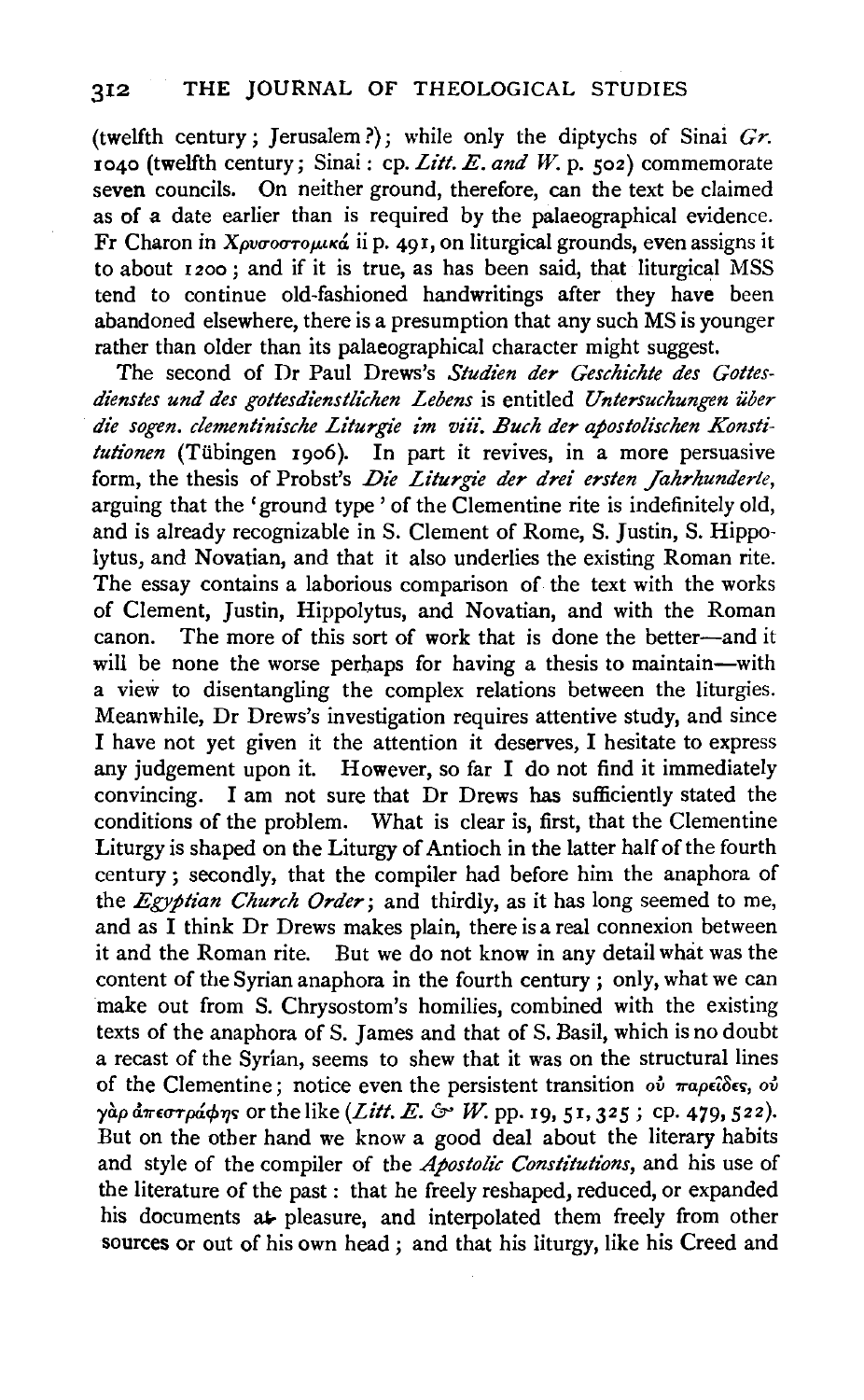#### CHRONICLE 3I3

*Gloria in excelsts,* is saturated with his own style. Hence it is very precarious to use his text as Dr Drews has used it. To take a simple instance : he has 'Εαυτούς τώ μόνω άγεννήτω Θεώ διά του Χριστου αύτου παράθεσθε; and Dr Drews quotes S. Justin  $A\phi$ . i 49  $\tau$ ω αγεννήτω Θεω δια του Χριστού *€avrov; avl87JKav* (cp. *ib.* 14, 25), and concludes that Justin is referring to the Liturgy as it existed in his own day and is reproduced in the Clementine. But then we know with some certainty what the compiler had before him in the contemporary liturgy of Antioch, viz. *'Eavro's*  $\tau \hat{\omega}$ {own *®£<f Kat* r~ *Xpturcfi* a~rov *7rapa8£u8£* (S. Chrys. *Hom.* ii *in* 2 *Cor.* 9) ; and that  $\delta$  *d*y*ivinos*  $\Theta$ <sub>6</sub>*is* a favourite expression of his. Hence it would seem to follow, either that he is copying S. Justin, or that the coincidence is accidental. And at present I am disposed to think that throughout the compiler is freely expanding the liturgy of Antioch by quotation from earlier writers and by his own composition, rather than that the coincidences with these writers point to quotation on their part from the groundwork of the Clementine Liturgy. At the same time no doubt the compiler is only expanding his source while retaining the succession of its topics; and  $\overline{I}$  can well believe that the passages Dr Drews quotes from S. Clement and Justin and Novatian do include liturgical reminiscences. And attention may be called to the Jewish precedents for the historical commemorations of the anaphora noticed by Dr Drews on p. 24, note, and to them may be added  $\frac{1}{3}$  Mac. ii 2-11.

Mr F. C. Conybeare's *Rituale Armenorum* (Oxford 1905), so far as relates to its central text, is a translation of a San Lazzaro MS *Euchologion* assigned to the ninth or tenth century, with a marginal apparatus of variants from a number of sources, and in many cases variant forms of the given ceremony printed at length. To this are added, in two appendices, a translation of the Daily Office from a MS of the fifteenth or sixteenth century, and the old Armenian Lectionary from two MSS, one of the eighth or ninth century, the other of the fourteenth. And besides this there are given up and down the book a number of illustrative documents and extracts translated from Armenian and Syriac, and some Greek, and occasional discussions. It is satisfactory thus to have. the Armenian rites made available, and that from earlier sources and with a wider scope than in the Latin versions of Denzinger's *Ritus orientalium.* This only covers the administration of the sacraments, whereas Mr Conybeare's texts include also the consecration of churches and their furniture, the rites of 'animal sacrifice', burial of the dead, consecration of monks, &c., the Epiphany consecration of water, Maundy Thursday observances, and some other things. The Epiphany rite supplements for us the collection of *Blessings of the Waters* edited by Dr Wallis Budge in 1901. As Mr Conybeare points out, what he calls 'animal sacrifice' has been in widespread use in Christendom, origi-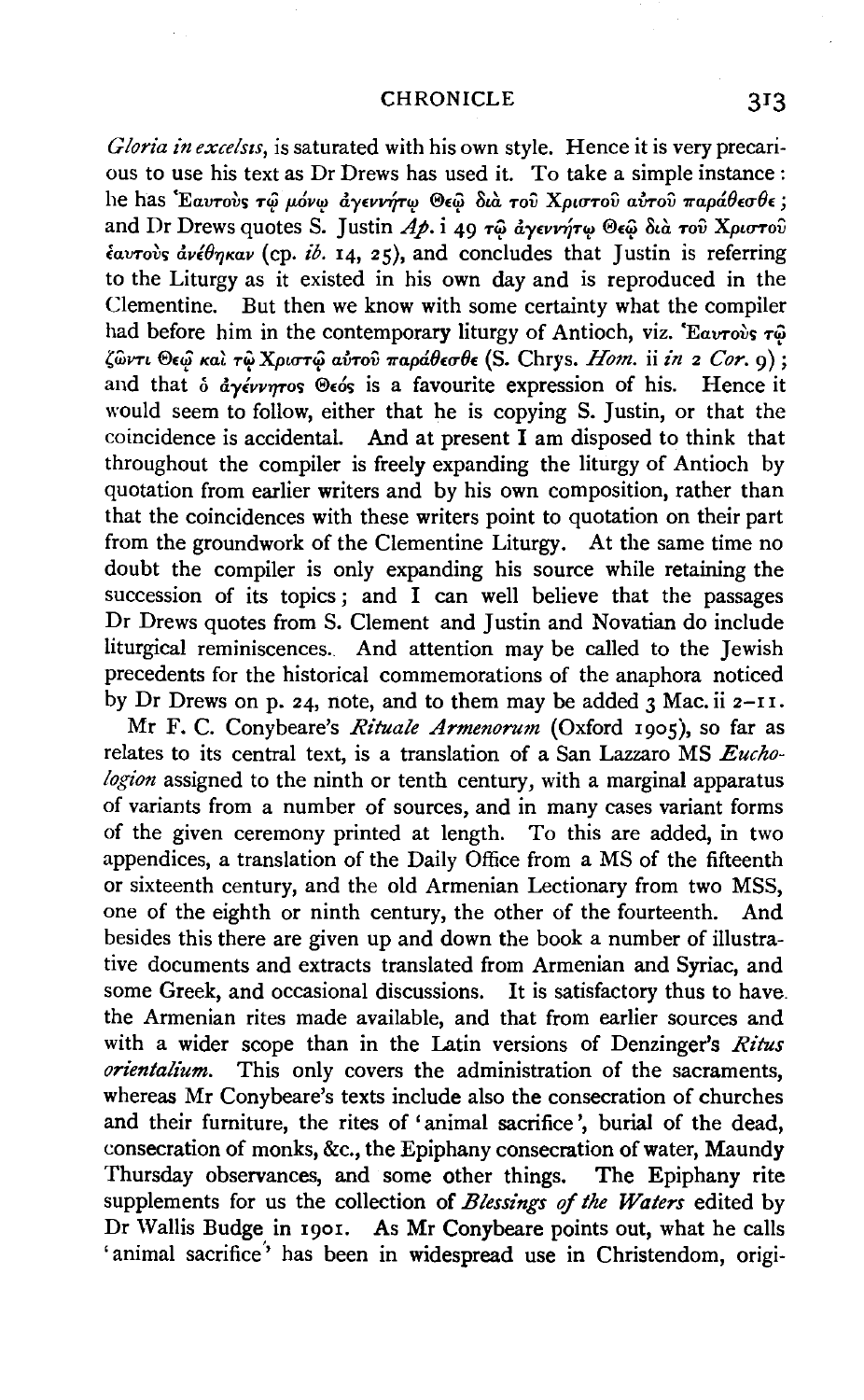nating, perhaps, in such concessions as that of S. Gregory the Great to the English (Bede H. E. i 30), allowing the retention of the material side of the heathen sacrifice, the formal slaying of beasts and distribution of their flesh, while altering its intention; and the documents quoted by Mr Conybeare and the rites themselves suggest that the Armenian usage includes the application of the same principle to some parts of the Ievitical system. But it may be questioned whether 'animal sacrifice' does not suggest to us too much. The documents and rites rather suggest that these things are in the ordinary line of the oblations of Christendom generally, the offering of firstfruits and alms, for the use of the clergy and the poor, and that they represent the *agape* (document III, p. 72, by the way, is irrelevant: the sacrifice is evidently the mass). The lessons read (pp. 55, 59), if they include Lev. i  $r-13$ ,  $2$  Sam. vi  $17-12$ , Isa. lvi 6, 7, also include Heb. xiii  $10-16$ , Lk. xiv 12, 13, Acts xxiv  $14-18$ , I Pet. iv 6, 7, Lk. xix  $1-10$ ; and the New Testament must be held to determine the intention, and to interpret the Old Testament; and the rites consist only of prayers, psalms, and lessons at the church door, and apparently the killing of the animal (which is decorated with cotton wool and scarlet, but this is reprobated by Nerses Schnorhali, p. 84); but there is no ritual action or manipulation of the blood. Yet the language of the prayers, that of the Greek forms perhaps more than that of the Armenian, is sometimes overcoloured, and would I conceive scarcely have been at any time tolerated in the West. It may be added that the Greek prayers relating to the Easter lamb are little, if anything, more than graces before meat; while the *agnus assus* of the papal court, which Mr Conybeare mentions (p. 5 I 3) as *'still* eaten by the Pope' in the twelfth century (see *Ordines Romani* xi, xii), as though it were an ancient usage, which there is no reason to suppose it was, amounts to no more than our own traditional usage of eating lamb or veal at Easter, except that it was used religiously in commemoration of the Last Supper. Among the other rites given by Mr Conybeare is one of Trial by Ordeal (p. 295), as to which the author of the Edjmiadzin catalogue writes that 'it is not accepted by the Holy Armenian Church, but is a barbarous rite translated in ignorance from Latin'. The latter statement at least is true: the rite consists of a Latin proper mass, with an adjuration of the accused before communion and a special form of administration, and psalms and prayers during the heating of the iron and a prayer for the accused before the ordeal ; and the Latin can be for the most part restored from the formulae of ordeal printed by Martene *(de ant. eccl. rit.* Ill vii ordines 8-10, 14; cp. the *ordo Dunstani archiep*. *Dorobern*. in Baluze *Capit. reg.franc.* ii 647).

But perhaps the most interesting and important of the documents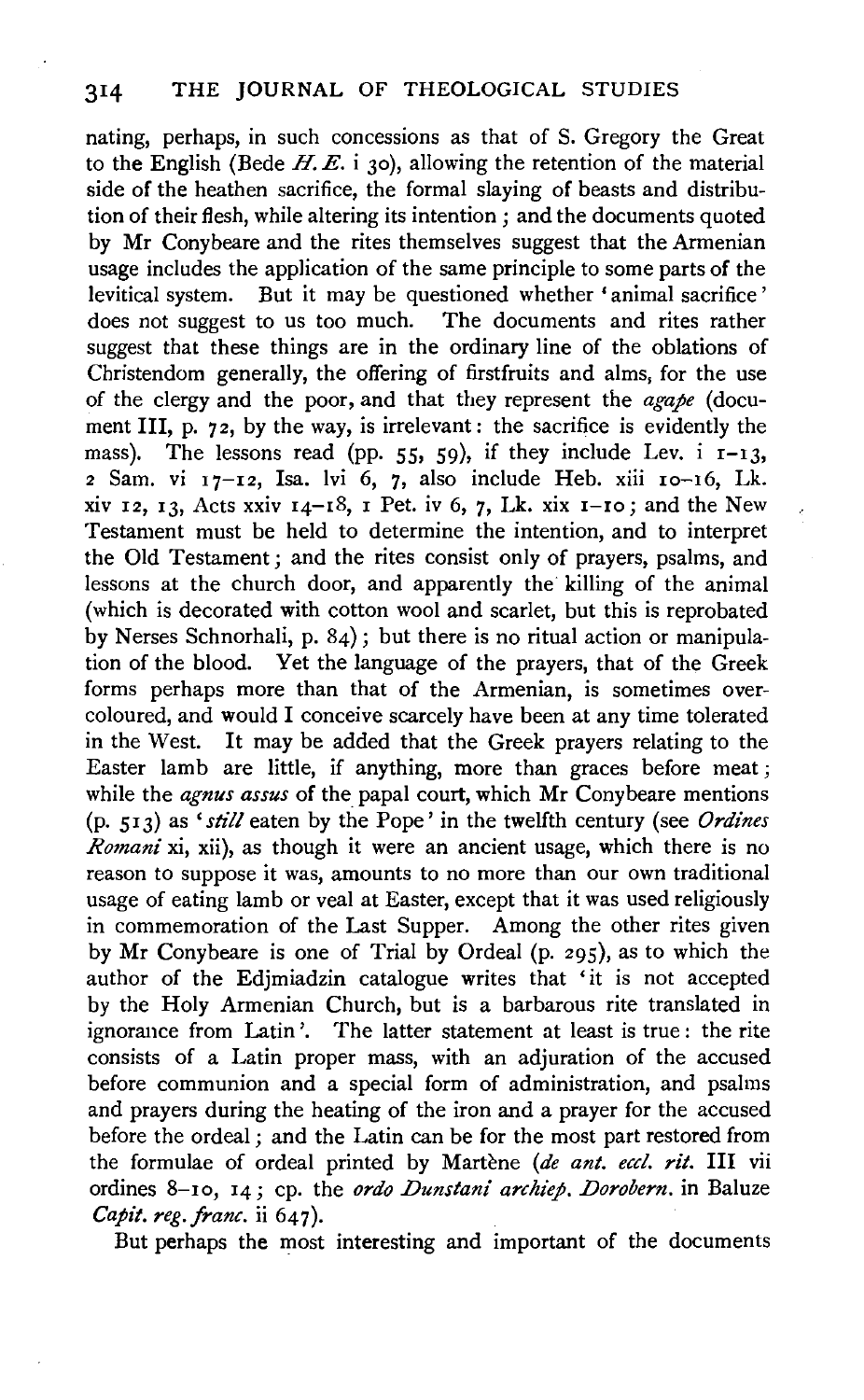contained in this book is the old Lectionary ; for it comes from Jerusalem and represents approximately the rites described in the *Peregrinatio Silviae*, and gives the psalms and lessons to which the pilgrim refers. What significance the holy places mentioned—the What significance the holy places mentioned-the Anastasis, Golgotha, the basilica of S. Stephen, and so on-retained in Armenia, does not appear. This document, combined with the *Pere*grinatio and the *Catecheses* of S. Cyril-and the 'texts' of S. Cyril's instructions are incorporated with the lectionary as ' the canon of them that are going to be baptized' (p. 518) and 'lections of the administration of the mystery' (p. 524)-give us perhaps the completest picture we possess of liturgical observance in the fourth or fifth century. I will only remark on one point. The lectionary gives the twelve Old Testament lessons of the Easter Vigil (p. 522), three of which recur in the corresponding series of the Epiphany Vigil (p. 517). These are closely related to the corresponding Greek and Roman series of fifteen and twelve lessons respectively : that is to say, the Greek series has eight passages in common with Jerusalem, the Roman seven ; and of these, six are also common to the Greek and the Roman, and therefore to all three series. It follows that the origin of the Greek and the Roman selections, as of so much else, is to be found in Jerusalem in the fourth or fifth century.

The documents that Mr Conybeare has put at our disposal are very valuable : but this is all that can be said in praise of the book. He has taken a great deal of trouble with it, but not nearly enough. Every one knows that he is not commonly very careful of his language; neither is he here. He seems to fling down the first word that comes into his head without stopping to think whether it appropriately represents the sense ('unending', p. 125, obviously' unfailing'; 'from eternity', p. 26o, which is nonsense; it evidently  $= \frac{\partial \pi}{\partial r} \cdot \frac{\partial \pi}{\partial \omega} \cdot \frac{\partial \pi}{\partial \omega}$  is nonsense; it evidently  $= \frac{\partial \pi}{\partial r} \cdot \frac{\partial \pi}{\partial \omega} \cdot \frac{\partial \pi}{\partial \omega}$  is nonsense; it is dignified and worthy of its context (e. g. 'send off', p. 162 ; 'hint', p. 204), or even whether it is English, and we find such words as  $\cdot$  emblemed ', 'Godhood', 'loving-kind', 'staffs', 'momently' (= $\epsilon$ v  $\tau$ á $\chi \epsilon t$ , Rom. xvi 20 ), 'discarnate' ; besides such neo-journalese as 'heaven's holy kingdom'. And though there may be some etymological connexion between  $\mu\nu\rho\no\nu$  and  $\mu\nu\rho\rho a$ , and though the Greek  $\mu\nu\rho o\nu$  does contain  $\sigma\mu\acute{\nu}\rho\nu\alpha$  among its many ingredients, yet to render  $\mu\acute{\nu}\rho\omicron\nu$ , or its Armenian equivalent, throughout by ' myrrh ' is quite misleading and in fact ridiculous. And some of Mr Conybeare's renderings are almost unintelligible: e.g. what does 'confessional testimony' mean, p. 146; or 'ruling intuition of sense', p. 237; or 'in respect of the event', p. 242 ; or 'his raiment ... set on a level with the praisegiving of the twelve apostles', p. 259? Nor is his accuracy in transcription to be depended upon: I have noticed e.g. that whereas on p. 394 he has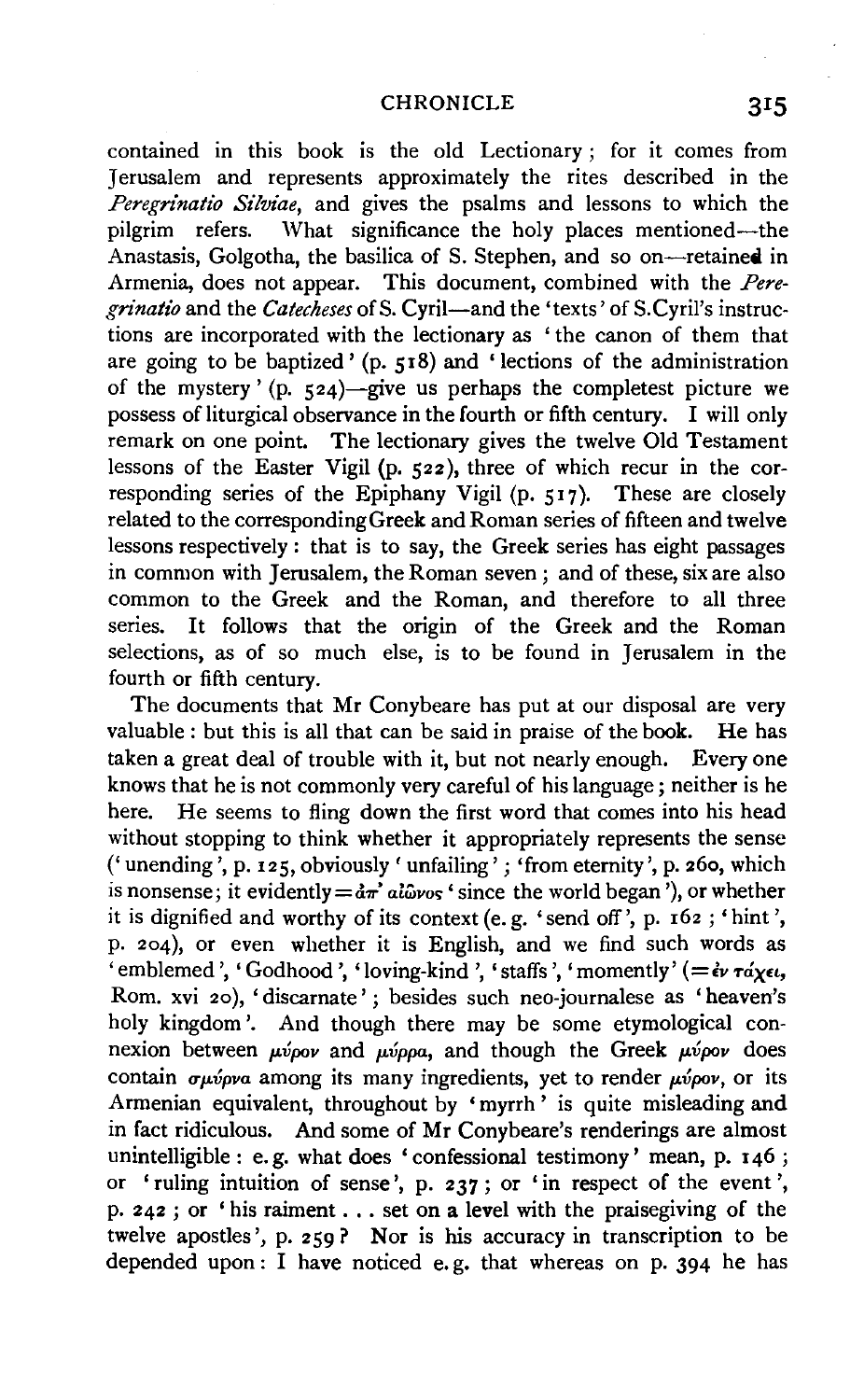nating, perhaps, in such concessions as that of S. Gregory the Great to the English (Bede  $H.E.$  i 30), allowing the retention of the material side of the heathen sacrifice, the formal slaying of beasts and distribution of their flesh, while altering its intention; and the documents quoted by Mr Conybeare and the rites themselves suggest that the Armenian usage includes the application of the same principle to some parts of the Ievitical system. But it may be questioned whether 'animal sacrifice' does not suggest to us too much. The documents and rites rather suggest that these things are in the ordinary line of the oblations of Christendom generally, the offering of firstfruits and alms, for the use of the clergy and the poor, and that they represent the *agape* (document III, p. 72, by the way, is irrelevant: the sacrifice is evidently the mass). The lessons read (pp. 55, 59), if they include Lev. i  $I-I3$ ,  $2$  Sam. vi  $17-12$ , Isa. lvi 6, 7, also include Heb. xiii  $10-16$ , Lk. xiv 12, 13, Acts xxiv  $14$ -18, 1 Pet. iv 6, 7, Lk. xix  $1$ -10; and the New Testament must be held to determine the intention, and to interpret the Old Testament; and the rites consist only of prayers, psalms, and lessons at the church door, and apparently the killing of the animal (which is decorated with cotton wool and scarlet, but this is reprobated by Nerses Schnorhali, p. 84); but there is no ritual action or manipulation of the blood. Yet the language of the prayers, that of the Greek forms perhaps more than that of the Armenian, is sometimes overcoloured, and would I conceive scarcely have been at any time tolerated in the West. It may be added that the Greek prayers relating to the Easter lamb are little, if anything, more than graces before meat; while the *agnus assus* of the papal court, which Mr Conybeare mentions (p. 513) as' *still* eaten by the Pope' in the twelfth century (see *Ordines Romani* xi, xii), as though it were an ancient usage, which there is no reason to suppose it was, amounts to no more than our own traditional usage of eating lamb or veal at Easter, except that it was used religiously in commemoration of the Last Supper. Among the other rites given by Mr Conybeare is one of Trial by Ordeal (p. 295), as to which the author of the Edjmiadzin catalogue writes that 'it is not accepted by the Holy Armenian Church, but is a barbarous rite translated in ignorance from Latin'. The latter statement at least is true: the rite consists of a Latin proper mass, with an adjuration of the accused before communion and a special form of administration, and psalms and prayers during the heating of the iron and a prayer for the accused before the ordeal ; and the Latin can be for the most part restored from the formulae of ordeal printed by Martene *(de ant. eccl. rit.* Ill vii ordines 8-Io, 14; cp. the *ordo Dunstani archiep. Dorobern.* in Baluze *Capit. reg.franc.* ii 647).

But perhaps the most interesting and important of the documents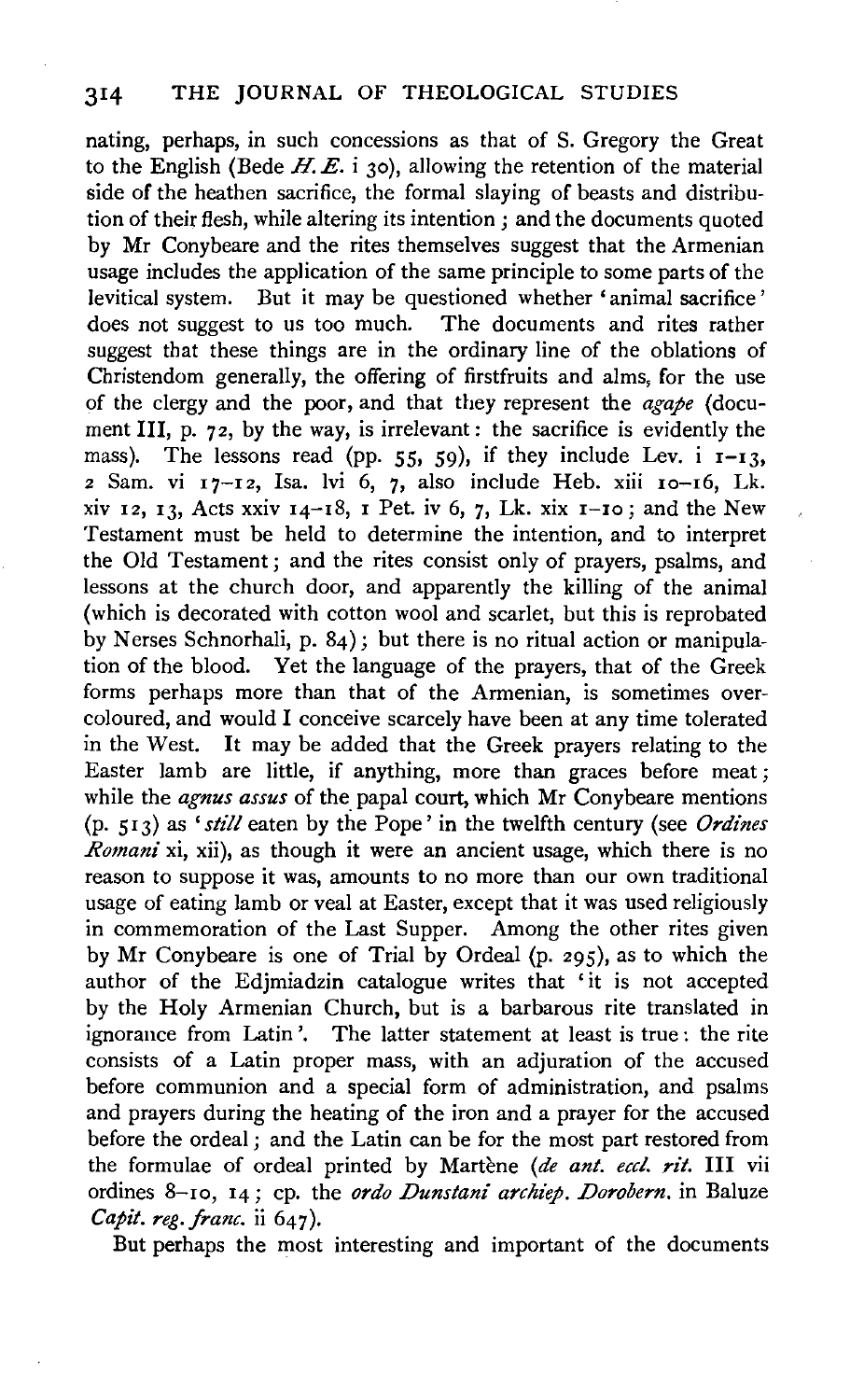contained in this book is the old Lectionary ; for it comes from Jerusalem and represents approximately the rites described in the *Peregrinatio Silviae,* and gives the psalms and lessons to which the What significance the holy places mentioned—the Anastasis, Golgotha, the basilica of S. Stephen, and so on-retained in Armenia, does not appear. This document, combined with the *Pere*grinatio and the *Catecheses* of S. Cyril-and the 'texts' of S. Cyril's instructions are incorporated with the lectionary as ' the canon of them that are going to be baptized' (p. 518) and 'lections of the administration of the mystery' (p.  $\frac{1}{24}$ )-give us perhaps the completest picture we possess of liturgical observance in the fourth or fifth century. I will only remark on one point. The lectionary gives the twelve Old Testament lessons of the Easter Vigil (p. 522), three of which recur in the corresponding series of the Epiphany Vigil (p. 517). These are closely related to the corresponding Greek and Roman series of fifteen and twelve lessons respectively : that is to say, the Greek series has eight passages in common with Jerusalem, the Roman seven ; and of these, six are also common to the Greek and the Roman, and therefore to all three series. It follows that the origin of the Greek and the Roman selections, as of so much else, is to be found in Jerusalem in the fourth or fifth century.

The documents that Mr Conybeare has put at our disposal are very valuable : but this is all that can be said in praise of the book. He has taken a great deal of trouble with it, but not nearly enough. Every one knows that he is not commonly very careful of his language ; neither is he here. He seems to fling down the first word that comes into his head without stopping to think whether it appropriately represents the sense ('unending', p. 125, obviously' unfailing'; 'from eternity', p. 26o, which is nonsense; it evidently  $=$  $\frac{d\pi}{d}$   $\frac{d\omega}{\omega}$   $\frac{d\omega}{d\omega}$  is the world began<sup>'</sup>), or whether it is dignified and worthy of its context(e.g. 'send off', p. 162; 'hint', p. 204), or even whether it is English, and we find such words as 'emblemed', 'Godhood', 'loving-kind', 'staffs', 'momently'  $(=\epsilon v \tau d \chi \epsilon t,$ Rom. xvi 20 ), 'discarnate' ; besides such neo-journalese as 'heaven's holy kingdom'. And though there may be some etymological connexion between *μύρον* and *μύρρα*, and though the Greek *μύρον* does contain  $\sigma\mu\acute{\nu}\rho\nu\alpha$  among its many ingredients, yet to render  $\mu\acute{\nu}\rho\omicron\nu$ , or its Armenian equivalent, throughout by 'myrrh ' is quite misleading and in fact ridiculous. And some of Mr Conybeare's renderings are almost unintelligible: e. g. what does 'confessional testimony' mean, p. 146; or 'ruling intuition of sense', p. 237; or 'in respect of the event', p. 242 ; or ' his raiment ... set on a level with the praisegiving of the twelve apostles', p. 259? Nor is his accuracy in transcription to be depended upon  $\overline{1}$  have noticed e.g. that whereas on p. 394 he has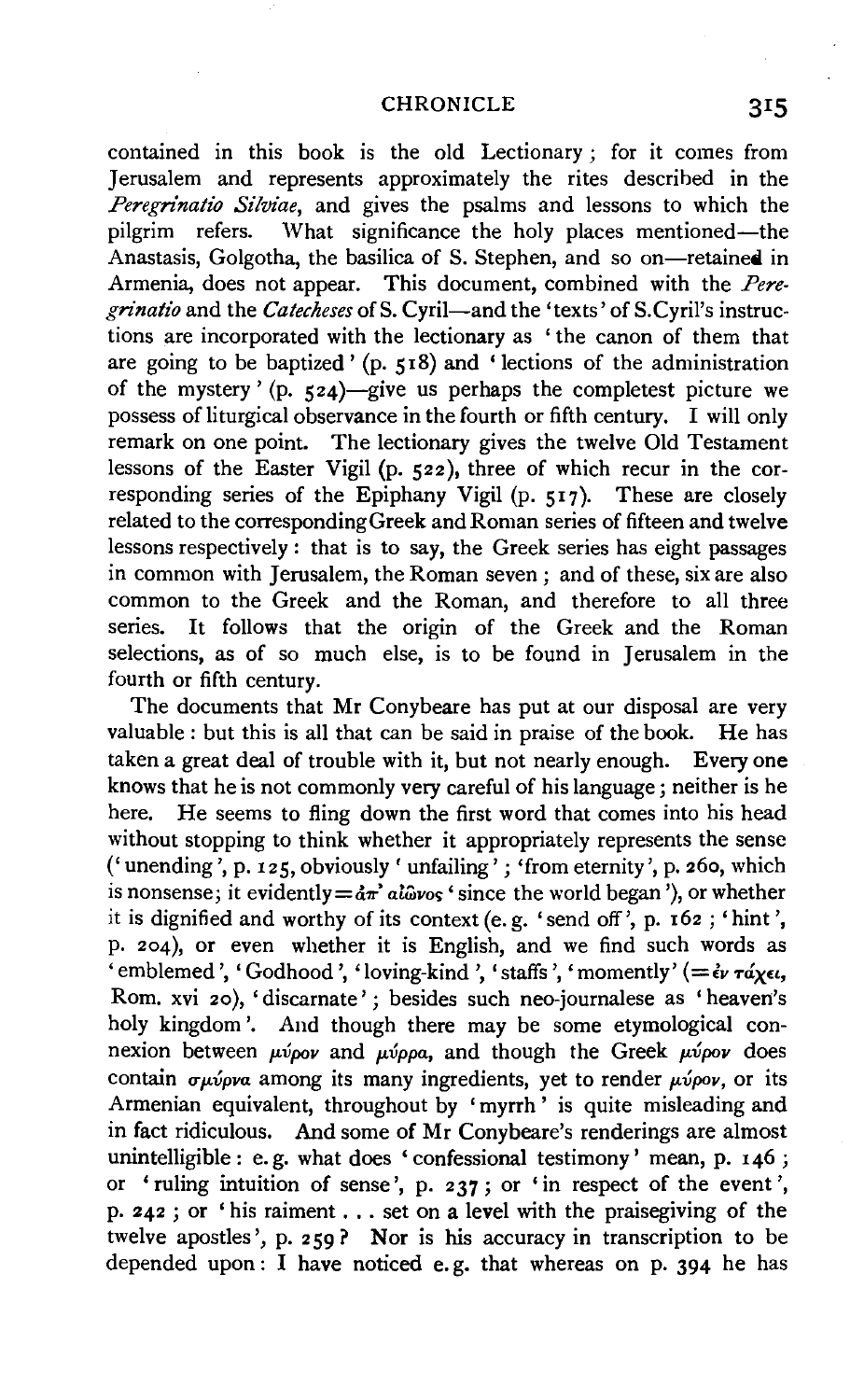### 316 THE JOURNAL OF THEOLOGICAL STUDIES

 $TTPOZ$  TO TTPO $\Sigma$ WPAN BATTIZEIN, his MS reads  $TPOZ$  TON TTPO $\Sigma$ WPAN BATTIZOMENON, which is noted in the margin as the reading of another MS; and p. 397, whereas he reads TOY AFIOY  $\overline{\text{ZABBA}}$  TA EIZ TO BATTIZMA, the MS has TOY AFIOY ZABBATOY EIZ TO BATTIZAI. It would have been an advantage also if quotations from the Holy Scriptures had been noted, and then we should not have had ' epitomize rightly', p. 232 (2 Tim. ii. 15  $\delta \rho \theta$ oro $\mu \epsilon \hat{u}$ ), 'sprinkle me with thy asperges' (Ps. li.  $7$ ), nor 'this divine emblem which thou hast provided for them that fear thee . . . by the sight of the rainbow' (Ps. lx 4  $\epsilon$   $\delta \omega \kappa a s$ )  $\tau$ οίς φοβουμένοις σε σημείωσιν, του φυγείν άπὸ προσώπου τόξου); or if the Armenian really requires these renderings, it might have been made clear why it says what it does. When one comes to Mr Conybeare's own notes and statements and discussions, it is impossible in any reasonable space to convey an impression of them or adequately to criticize them : it would be necessary to go through the sections of the book page by page and line by line and expound the notes of interrogation and exclamation and more uncomplimentary remarks one has written in the margin, and even then the criticism would be incomplete. Of course Mr Conybeare generally has an axe to grind, and he leaves the impression that he reaches his conclusions first and has recourse to the evidence later ; while since he does not know or understand the broad highways of ecclesiastical usage, his interpretations are apt to be the superficial and irresponsible deliverances of his own imagination. His assertions, like his words, are flung out at random; there is no sign of any patient investigation and interrogation of facts. A hypothesis is final ; it requires no verification ; it does not rouse his conscience and make him suspicious of what fits too easily into what he wishes to be true. He is credulous and can believe anything that tells in favour of his desired conclusion. In short, his work betrays no sign of the instincts and qualities that one generally associates with the conception of a scholar. Life must be very easy if one can so easily believe what one wants to, or if one has ingenuity enough sincerely to make the facts conformable. I will take two instances of Mr Conybeare's method. (I) Certain texts of the Armenian baptismal order contain in the scrutiny of the candidate for baptism two questions, 'What dost thou ask for?' and 'Dost thou sincerely ask?', with their answers and the consequent reply of the minister, ' According to thy faith be it unto thee', and a form of baptism which asserts that the subject has 'come of his own will into the catechumenate' (p. ros). Mr Conybeare's chief MS, of the ninth or tenth century, does not contain this dialogue, &c., and he is therefore concerned to defend the date which he assigns to the MS (p. xii). His defence is that infant baptism was of late introduction into Armenia, that there must have been a strong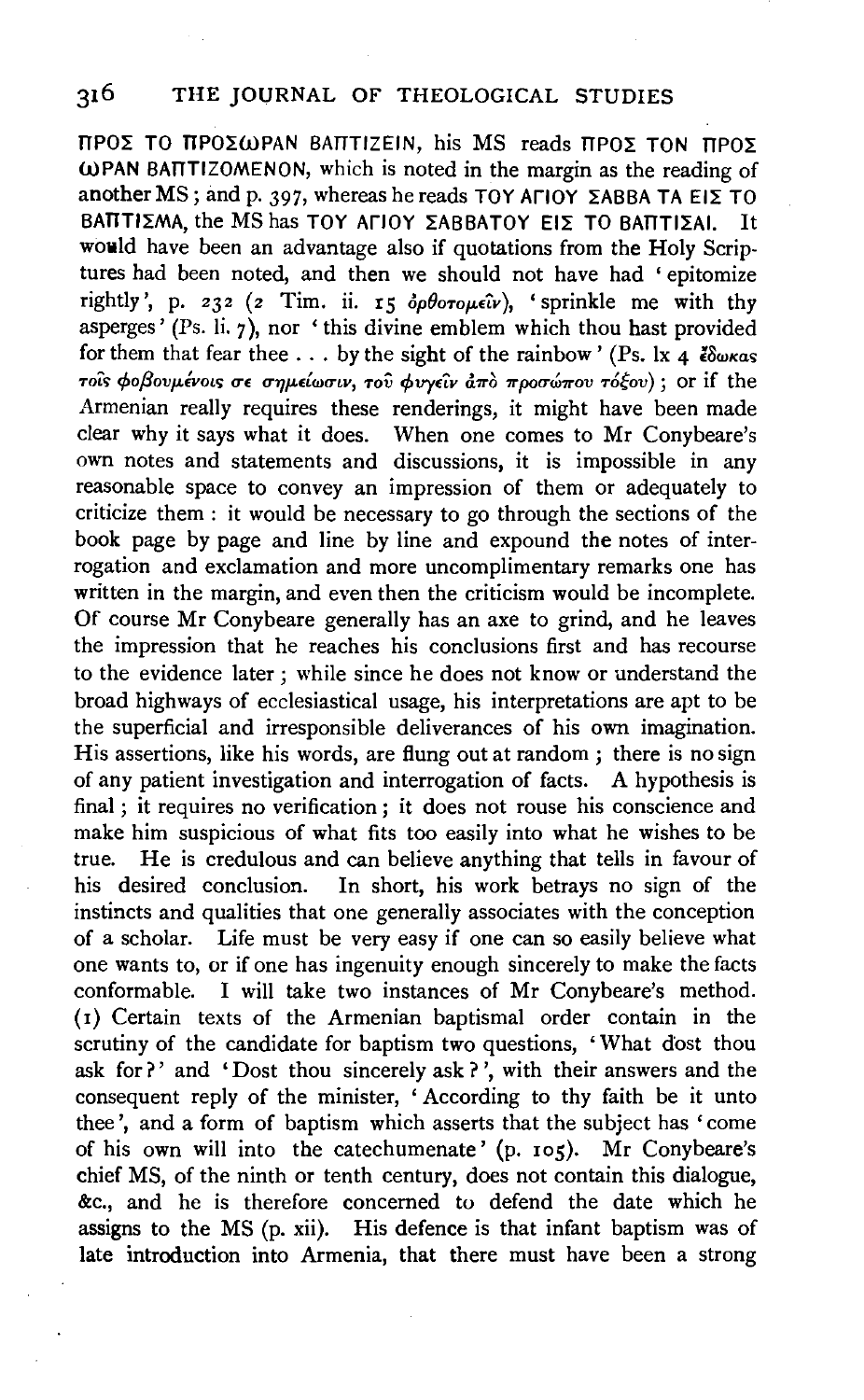party opposed to it in the ninth and tenth centuries. That the Armenian dissenters still reject it and appeal to the questions of the baptismal order as implying that the candidate comes voluntarily to the font ; while the order for the burial of infants is an order for unbaptized infants. Consequently, in order to disarm the opposition, the passage in question was quietly omitted by scribes, just as the corresponding passage is omitted in the Anglican Prayer Book. Now it will be noticed that Mr Conybeare does not say that there *was* a strong opposition to infant baptism at the period in question, but only that there must have been : in other words he has no proof of it ; while as to the order for the burial of infants there is no sign at all in the rite itself that it was meant for unbaptized children, and in fact in one of the MSS which, Mr Conybeare says, ' present the rite in its primitive form as one of interring unbaptized children' (p. 276), the children are actually called 'fruit of thy holy font ',and are said to 'have been made children through the holy font of holiness' (pp. 287 sq.); and the characteristic argument on pp. 2 76 sq. is scarcely decisive. The extraordinary statement about the Book of Common Prayer does not need comment. Yet, however all this may be, the unwary reader will still naturally suppose that there is some good and sufficient reason to believe that the questions, &c., existed in the ninth or tenth century ; whereas on further examination he will discover that they first appear, so far as can be gathered from the evidence supplied by Mr Conybeare, in the fifteenth century (pp. xv, 105), and continue to appear sporadically. The natural inference from this evidence would be that they came into existence at some time between the tenth and the fifteenth century ; and this the more that the parallel questions *Quid petis ? Vis baptizari ?* and their answers first begin to appear in the West in the eleventh and twelfth centuries. And, indeed, since Latin rites were translated into Armenian at least in the thirteenth century (p. xxvii), it would not be temerarious to suggest that, like some other things in the later Armenian rite (e. g. mitres, and, if I remember aright, crosiers, and apparently the position of the Creed and the last Gospel in the mass), these questions were borrowed from, or suggested by, the Western rite. Anyhow the facts, as Mr Conybeare supplies them, suggest that the form of baptismal scrutiny in question is not a survival of an ancient form, but one deliberately adopted in the middle ages for the ' baptism of such as are of riper years'. But then, Mr Conybeare has already assumed *(Key of Truth* p. clxxxix) that this form of scrutiny is ancient, and is a survival in the baptism of the orthodox Armenians 'though it has no applicability to children-in-arms'; and hence the trouble. (2) Another of Mr Conybeare's favourite assumptions is that the Epiphany is by origin a feast of the Baptism of our Lord interpreted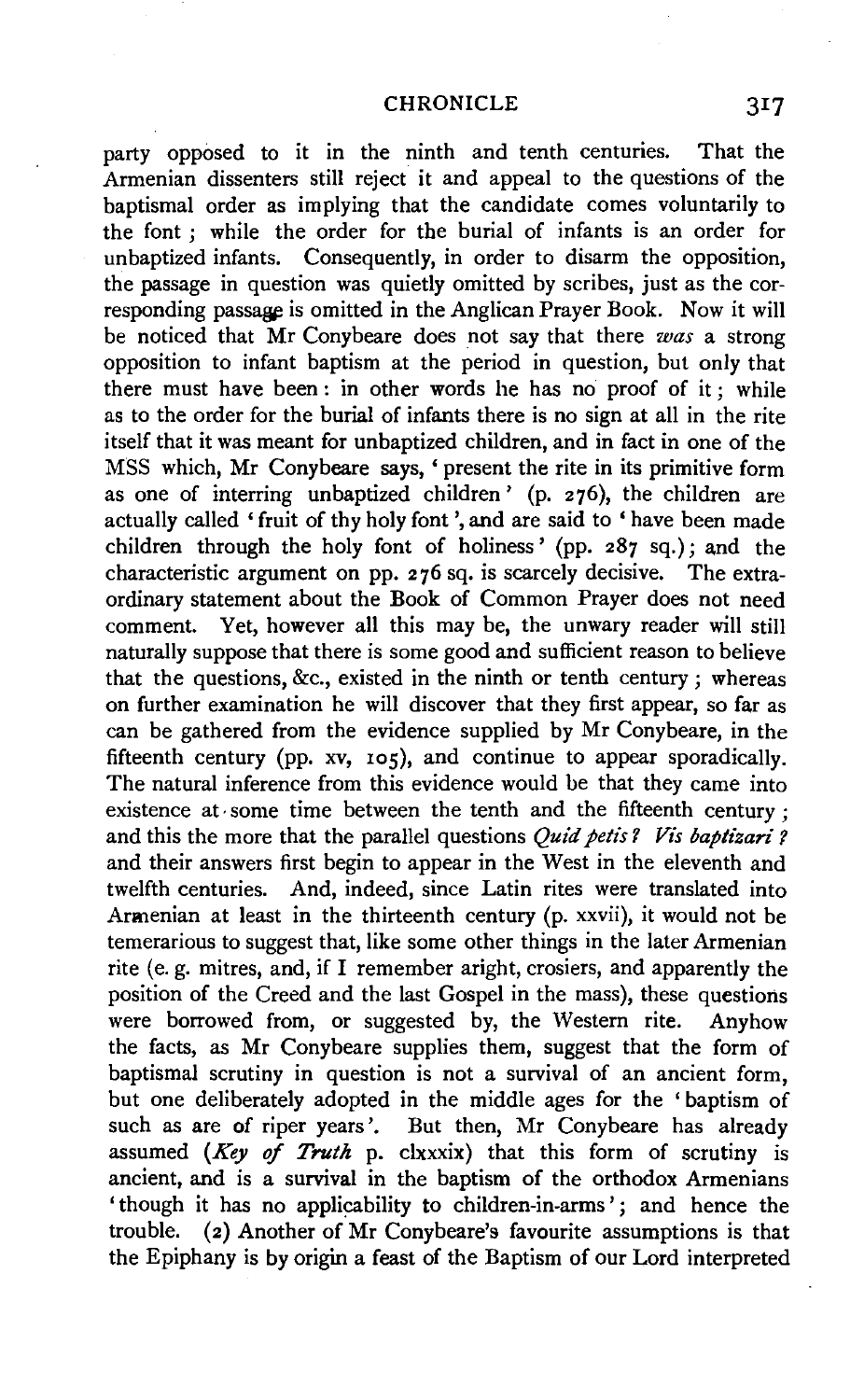in the adoptionist sense, and that the commemoration of the Nativity was only attached to it later. Accordingly when he finds an orthodox formula in use at the Epiphany, like the 'hymn', as he calls it,  $\Sigma \eta \mu \epsilon \rho \omega \nu$  $\eta$  *x*4ρις (p. 417) of the 'Great Consecration' (i.e. the blessing of the waters in commemoration of the Baptism) which treats exclusively of the Baptism, he regards it as 'archaic in tone' and dates it early, and even suggests that it is 'the *debris'* of an adoptionist 'hymn' (pp. 187, rgo); and, conversely, when in one form of the 'hymn' he finds references to the Incarnation and the Nativity he interprets them of the Baptism, and makes them mean 'the divine in the Man ... was actually generated at the Baptism' (pp. r88, rgo). In the middle of the book occur some ninety pages of small print containing a translation by the Bishop of Moray of a great part of the Nestorian office and liturgy of the Epiphany from a mediaeval MS. No explanation is given of the presence of this disproportionate and seemingly irrelevant mass of matter: one can only suppose that it is meant to illustrate the close relation of the Epiphany to the Baptism of our Lord. One might have thought that this was already sufficiently familiar. But anyhow what, so far as I know, neither Mr Conybeare nor anybody else has yet proved is that the Epiphany is or ever was in the Church a feast of the Baptism in itself or for its own sake or as having the adoptionist significance which he claims; nor, so far as I have observed, for I have certainly not read them through, do the ninety pages from the Syriac prove or suggest it. As for the  $\Sigma_{\eta\mu\epsilon\rho o\nu}$   $\eta$  *xapts*, I fail myself to recognize its 'archaic tone', and should rather have regarded it as not at all archaic. Mr Conybeare rightly points out that the title which seems to assign it to S. Sophronius of Jerusalem (t637) is comparatively modern, and, even if in any sense right, refers only to the prologue  $A\alpha\xi\ddot{\alpha}\pi\alpha\sigma\tau\epsilon$  and not to the  $\ddot{\epsilon}\tau\epsilon_{\alpha\alpha\beta}\dot{\tau}_{\alpha\beta}$  $\lambda_{\text{ovos}}$  in which the 'hymn' occurs; only the criticism ought to go further and to point out that the 'hymn ' is only intercalated into the prologue, which consists of Eυλογητος *εί... γορος αγίων πλησιάζει η μίν*·  $\mu \epsilon \theta$ ' ων εύχαρίστως βοῶμέν σοι (pp. 417 sq.), the sense of which is broken by the 'hymn '. The ' hymn ' therefore is simply detachable from the rest of the formula. Now it is characteristic of S. John of Damascus  $(675 - 760)$  to compose whole passages of his sermons, or even whole sermons, of rhythmical exclamations or apostrophes all beginning with the same word or words, quite in the manner of the present 'hymn'. Thus *Hom. in Annunc.* (Migne P. *G.* xcvi 649 sq.), *Hom.* i, ii *in Nat.*  B. V. M. (ib.  $677, 689-696$ ) have pages of clauses beginning with  $x^{a}$ or *xa{pous*: cp. the eight clauses with  $\hat{v}v$  *ib.* 648, and the seven with  $\hat{\omega}$  $\theta$ *uvárplov ib.*  $672$ : but the favourite form is with  $\Sigma \eta \mu \epsilon \rho \partial \nu$  precisely as in the 'hymn'; see *Hom. in Transjig.* 2, 3 *(ib.* 546), *in Annunc. (ib.* 644, 648), i *in Nat. B. V. M.* 3, 4, 7 (ib. 664 sqq., 672), ii *in Dormit.* 2 *(ib.*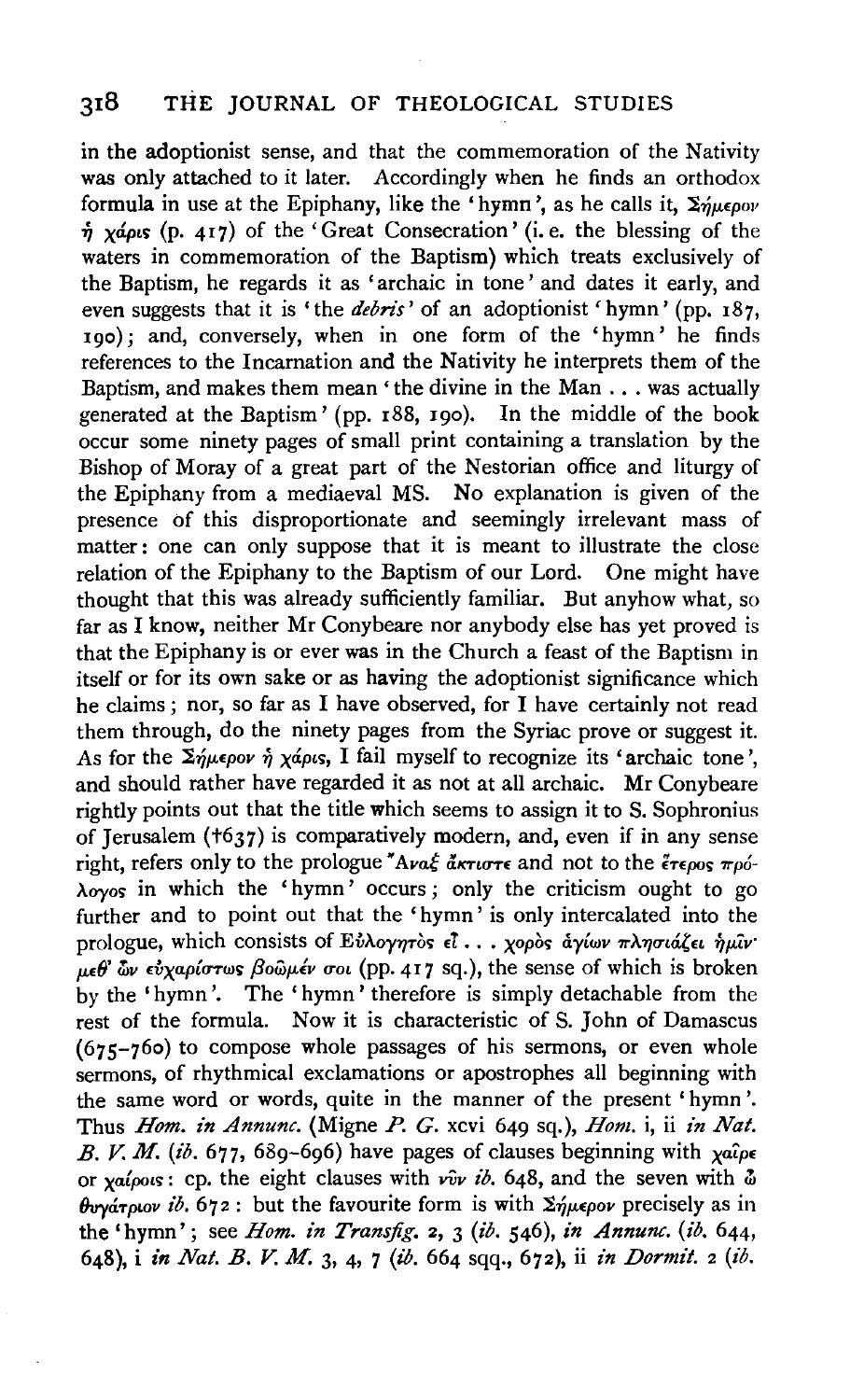#### CHRONICLE 319

724), iii *in Dormit.* 2, 4 *(ib.* 753 sq., 757). It seems to me very probable that the 'hymn' in question is simply an extract from a lost sermon of S. John of Damascus on the Epiphany, and that the varieties of text only mean that the clauses selected varied from time to time or from place to place.

Dr A. Baumstark has done a very great service and earned our real gratitude by the publication of his *Festbrevier und Kirchenjahr der*  syrischen *Jacobiten* (Paderborn 1910). After a useful and interesting chapter on the Syrian Jacobite Church, he examines and expounds the structure and developement of the Divine Office and the ecclesiastical year and its service, in comparison where necessary with those of other rites, and makes clear to the eye the structure and relations of the several services by such tabulations as are found on pp. 119, 135, 137, 141, 147, I55· The Divine Office of all the Eastern rites is now accessible to those of us who are not very familiar with the languages involved : the Coptic in the Marquess of Bute's Coptic Morning Service, the Nestorian in Dr Maclean's *East Syrian Daily Offices,* the Armenian in Mr Conybeare's *Rituale Armenorum,* and now the Syrian Jacobite (and I suppose the Maronite is practically identical with it) in Dr Baumstark's work. Dr Baumstark has also published an excellent little manual at the cost of a mark, *Die Messe im Morgenland(Munich* 1906), full of information on the liturgy of all the Eastern rites, its history, parts, and structure.

Dom R. H. Connolly's valuable translation of *The Liturgical Homilies of Narsai* in *Texts and Studies* (Cambridge 1909) has already been noticed by the Bishop of Moray in this JoURNAL (vol. xi p. 315), and I need not remark on it, except to anticipate with gratitude the promised translation of the work of George of Arbela  $(p, 75)$ , and to express the hope that he will publish as many of the liturgical commentaries as possible. But I should like to call attention again to Mr Edmund Bishop's Appendix of six ' Observations' on topics suggested by the Homilies, and to make some remarks on some of them. The third Observation is a valuable study of the Diptychs under two heads, that of their contents, and that of their position in the liturgy. As to contents, it is pointed out that, whereas in the West in the earliest periodrepresented by the synod of Elvira-the names recited were those of the offerers, in the East, where perhaps the practice of recitation of names only began rather later, it was the names of the dead that were recited ; and Mr Bishop connects this difference with the early abolition in the East of the offering of the matter of the sacrifice by the people, which was retained in the West down to the middle ages. Later on both East and West combined both living and dead in their diptychs, while in the East at least the lists became only lists of eminent and official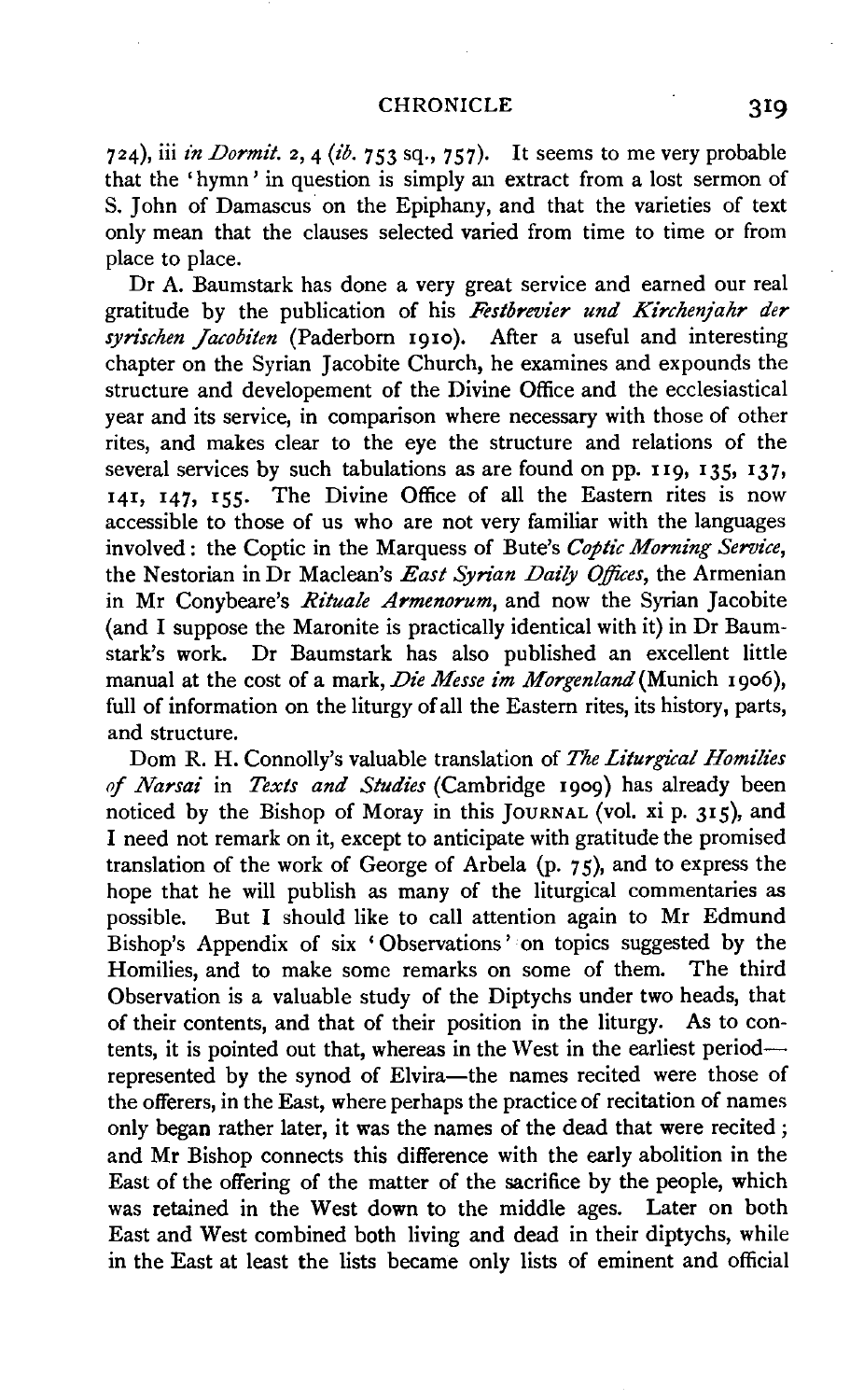persons, not of mere commonplace people like the Western offerers. As to the position of the diptychs Mr Bishop points out that in Rome the earliest record assumes that the commemoration of names was within the Canon, while in the non-Roman Western rite of the seventh century, as in the Areopagite, Narsai, and the present Nestorian rite, it was outside of and before the Canon. He also argues that at Constantinople always, or at least from the beginning of the sixth century, the diptychs were within the anaphora, as they are now ; and suggests that the same was the case at Jerusalem, while for Antioch there is no evidence. Of Egypt he has nothing to say. Much of this does not seem to me quite satisfactory. In order to connect the different contents of the diptychs as between East and West with the offerings of the people, Mr Bishop has to hold that this offering died out in the East in the course of the fourth century. Consequently he criticizes my reconstruction of the rites of Egypt and Cappadocia in *Litt. E. and W.* app.  $\check{\ }$  and N. I am grateful for Mr Bishop's criticism : and I am not sure that even he has fathomed the iniquity of one of my quotations, viz. την πρόθεσιν της δωροφορίας from S. Isidore. It is obvious that I pounced on the phrase without reading the context, in which in fact it means something like 'the motive of almsgiving' and has nothing at all to do with the offertory. But as to the other Egyptian quotation, from S. Cyril *in Zach*. vi, I cannot wholly agree with Mr Bishop. The question is who are the  $\pi$ *poor avova* respect the phrase *ai -rwv 7rpocrayov-rwv Ovcrlat.* I interpreted it of the people : Mr Bishop thinks it means the ministers, *oi 8£iot iEpovpyol,* mentioned in the context. In the passage Cyril is interpreting Zech. xiv 21, and while he takes the passage Cyril is interpreting *Lech*, xiv 21, and while he takes erusalem 'to mean the *iepovoyoi*, he also makes 'Judah' represent the faithful generally; and 'by none'—i. e. either of ministers or people—are the sacred vessels used for profane purposes, while in them  $a\bar{i} \tau \hat{\omega} \nu$ *7rpocrat Called Vessels doed for protatic purposes*, while it then it at rate of the state of the state of the state of the state of the state of the state of the state of the state of the state of the state of the state but all use the sacred vectors. Each does not bring a vessel of his own,  $\frac{1}{2}$  and  $\frac{1}{2}$  are that  $\frac{1}{2}$  and  $\frac{1}{2}$  and  $\frac{1}{2}$  are that  $\frac{1}{2}$  and  $\frac{1}{2}$  and  $\frac{1}{2}$  and  $\frac{1}{2}$  and  $\frac{1}{2}$  an but all use the sacred vessels. It seems to me that it is implied that all the faithful offer, though the functions of ministers and people in respect of the offering are different, and that my interpretation is the more natural. As to Cappadocia, S. Gregory Nazianzen in the passage I have quoted certainly seems to me to mean that Valens intended to offer his oblation in the usual way. To say' that Valens was an Arian and not in Basil's communion '-and therefore, presumably, could not offer in Basil's church-is naive: whatever Basil may have thought, Valens intended to be in his communion, or, if you like, to force Basil into his own communion. But however this may be, and possibly Mr Bishop is right, there is still a difficulty: the Eastern rites still retain the petitions for the offerers and for the fulfilment of their intentions in offering; and it is difficult to believe that these were already a mere

L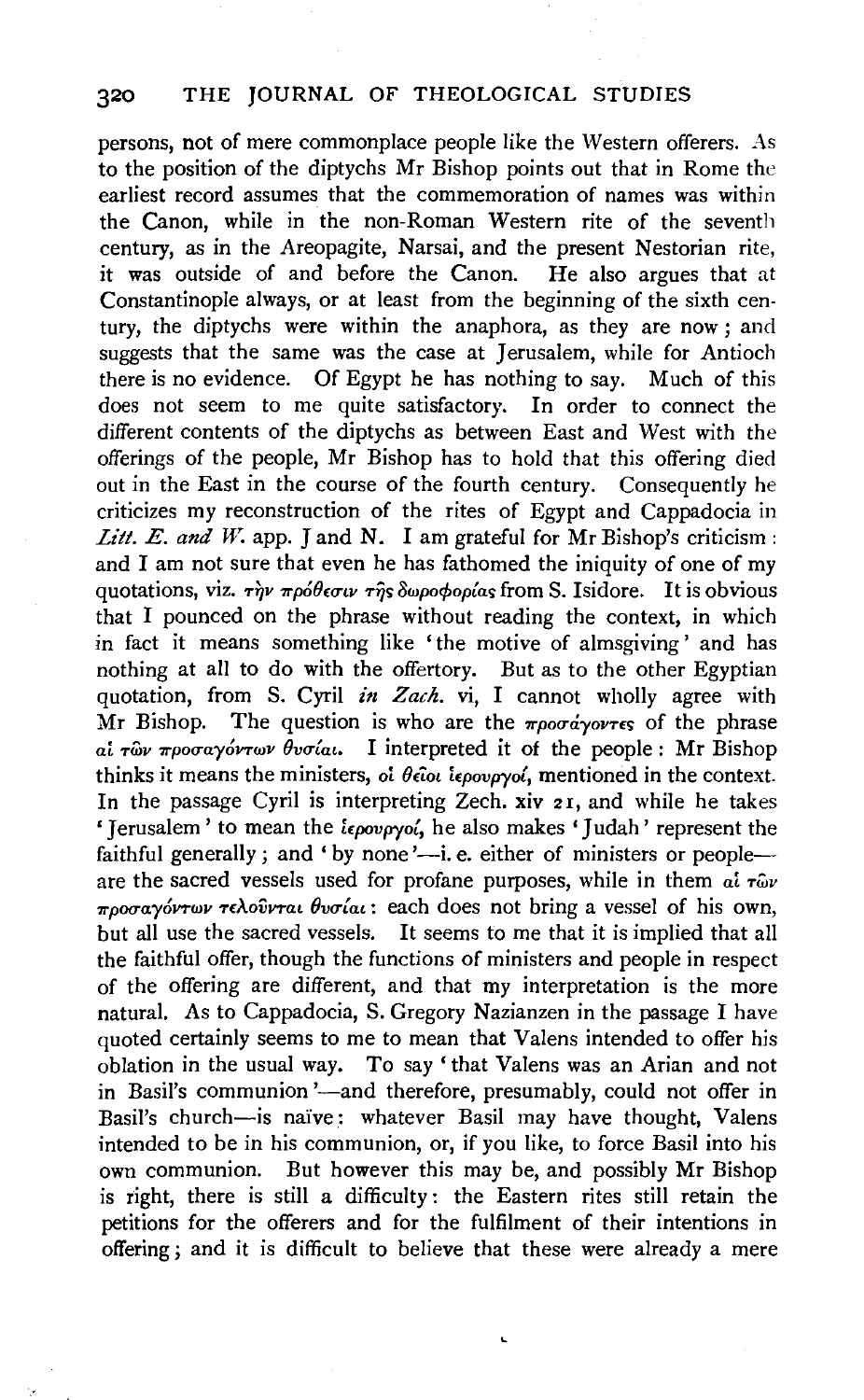survival in the fourth century. And the Greeks at least still offer bread, not now in the mass of the faithful, but naturally before the prothesis. Is this a revival, and not a continuous tradition?. With regard to the position of the recitation of the diptychs in the liturgy, Mr Bishop urges that in the Byzantine rite it was always where it is now, within the anaphora and after the consecration, Consequently, again, he criticizes my reconstruction in *Lift. E. and W.* app. P. And, again, I am grateful for the criticism; but Mr Bishop ought not to have said that I seem to have felt considerable confidence in the reconstruction, for, in fact, that is the last thing I felt, as the words which he quotes sufficiently indicate-' apparently means', 'may mean' (and I wish by the way Mr Bishop would construe S. Maximus's scholion  $\delta \delta \epsilon$  of  $\pi \rho \hat{\omega} \tau \alpha \kappa \tau \lambda$ . I am quite uncertain how to do it). Nor is the note quoted the only evidence produced : of course I presupposed the earlier evidence of the preceding appendix-there interpreted with a hesitation for which Dom P. de Meester gently takes me to task (Xpv $\sigma$ o $\sigma$ routka ii p. 334). I think, as I should always have thought, that Mr Bishop is very likely right on this point ; only his evidence is not much, if any, more satisfactory than mine. The letter of the patriarch John to Hormisdas in 516 is new to me, and it looks plausible: but one would like to know what is the Greek represented by *in tempore consecrationis.* But what Mr Bishop says of S. Maximus is quite bewildering—that in the *Mystagogia* he comments on the mass only up to the *Sursum corda,* while the exposition of the *Trisagion* (i.e. the *Sanctus),* the Lord's Prayer, and the *Unus sanctus* has nothing to do with the order of the mass; and since he does not mention the diptychs they cannot have occurred before the anaphora. So far as I can see Maximus comments on the public features of the whole liturgy from the entrance to the communion, i.e. his exposition is from the point of view of the people, and therefore excludes the inaudible parts of the rite, but otherwise it covers the whole in a general way. I do not think this excludes Mr Bishop's contention because Maximus does not notice everything that is audible even outside the anaphora, but only the prominent features, and I suspect that Mr Bishop is misled by the occasional interest taken in the diptychs for special reasons into supposing that they were very prominent or interesting in normal times. In short it seems to me that the *Mystagogia* is of no use at all for the present purpose. As to the Greek S. James  $(p, 111)$ , it is true that its diptychs are now within the anaphora ; but no doubt this is only a Byzantinism, for in the Jacobite rite the *Liber vitae,* when it was in use, was recited before the kiss of peace (Barsalibi  $Expositio 8$ ). The fourth Observation is on diaconal litanies in the mass. Mr Bishop points out that while the Greek S. James and the Byzantine liturgy are crowded with such litanies, none are to be found in the

VOL. XII. Y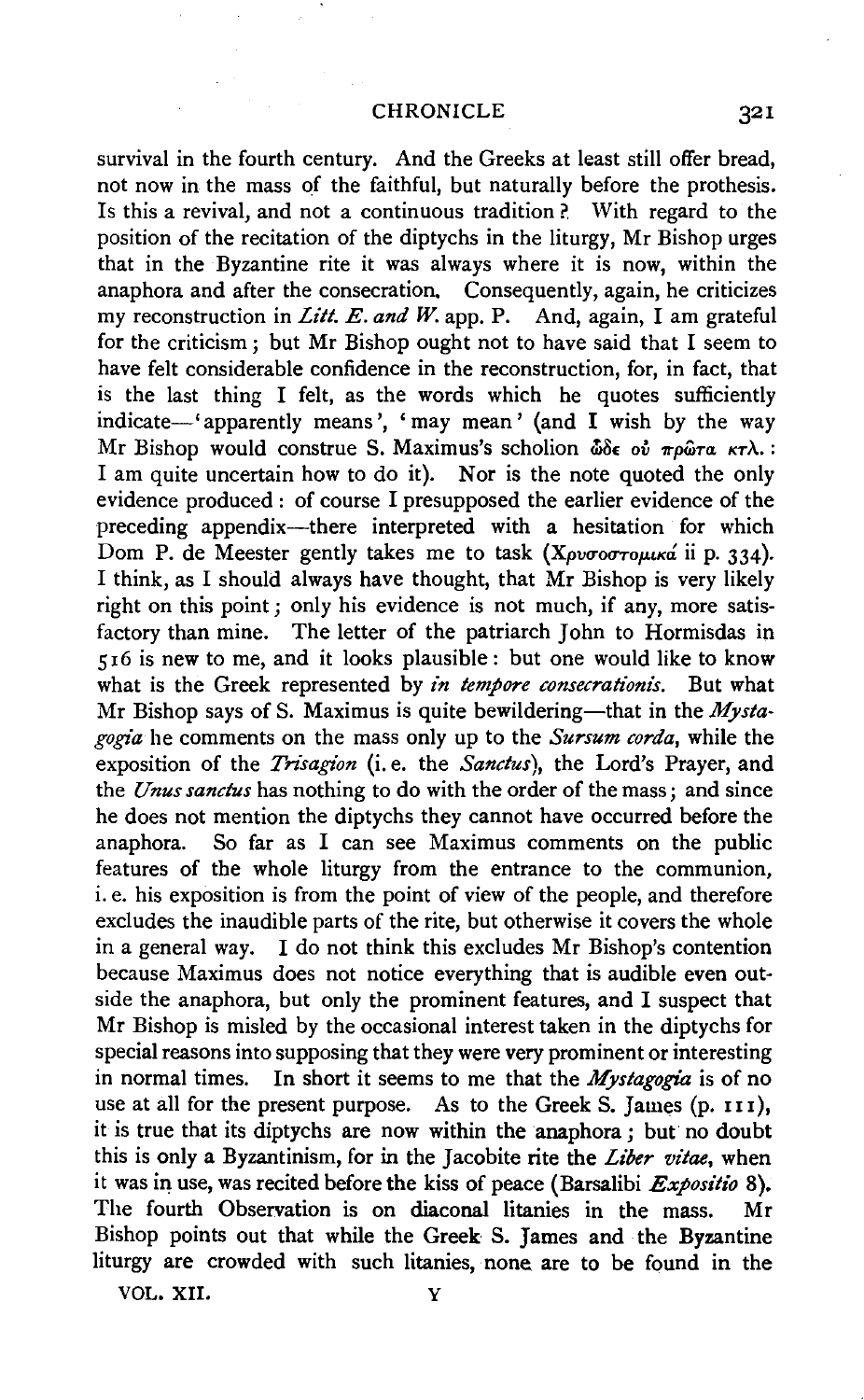Syriac Jacobite rite, nor are indicated in S. Cyril of Jerusalem, Silvia, James of Edessa, or Barsalibi, nor yet even in the Greek S. James in its earliest text. And besides, the litanies of the later texts of S. James are not descended directly from the fourth-century litanies of the *Apostolic Constitutions* and S. Chrysostom's homilies. conjectures that the litanic form of prayer originated in the district of Antioch in the fourth century, and thence spread across Asia Minor to Constantinople-while it did not spread to Egypt, S. Syria, or Mesopotamia-and that the litanies now found in the Greek S. James are a late importation from Constantinople. I do not find all this convincing. Obviously, in the first place, there is a distinction to be made, between the litany after the Gospel or Sermon, and the other litanies of the mass. As to the latter, the diaconal litanies which cover the inaudible prayers of the celebrant, it is plain enough that they are of Byzantine origin, and were imported into S. James from Constantinople; and it should be added, that they come not from the present arrangement of the Byzantine liturgy, but from an arrangement more like that represented by the old Latin version of S. Basil, published by Cochlaeus and Cassander or by Goar's Pyromalus MS ; and they are an element in the byzantinisation which S. James, like S. Mark, only less completely, has undergone. I venture to doubt whether any conclusion can be drawn from the absence of litanies in Cod. Vat. 2282; texts vary in their intended scope ; the celebrant and the deacon each had his own book, and the cues which connected them might be few or many. Besides there are indications of two litanies in the text (pp. xoo, 103). But as to the litany after the Gospel, it has every appearance of being identical with the *Kotval eval of* S. Justin Martyr, which must have been some inchoate form of litany in order to be *kowal* at all. However this may be, this litany seems to be universal, and to have existed at some time or other in every rite. Of course it is not indicated in S. Cyril of Jerusalem or Silvia or Narsai, because none of these deals with this part of the liturgy ; and no doubt the silence of James of Edessa and of the Areopagite offers a certain difficulty. It has been displaced in the Syriac Jacobite liturgy by another form of prayer, but it existed there once, as is explicitly stated by Barsalibi *(Expos.* 5) who transliterates *Atmv£la* to describe it : and besides in other offices in which Epistle and Gospel are used, they are commonly followed by a diaconal litany (e.g. baptism, both Jacobite and Maronite, Denzinger *R. 0.* i 311, 353; ordination, *ib.* ii 158, 175, 186, 202, &c.). The present Nestorian has its *karuzutha.* In Egypt there are 'The Three' (biddings of the deacon) and the Προσεύξασθε with *Κλίνωμεν* and 'Αναστώμεν quite in the form of the Roman *orationes sollemnes,* which are the corresponding Roman feature, now recited only on Good Friday, and at other times repre-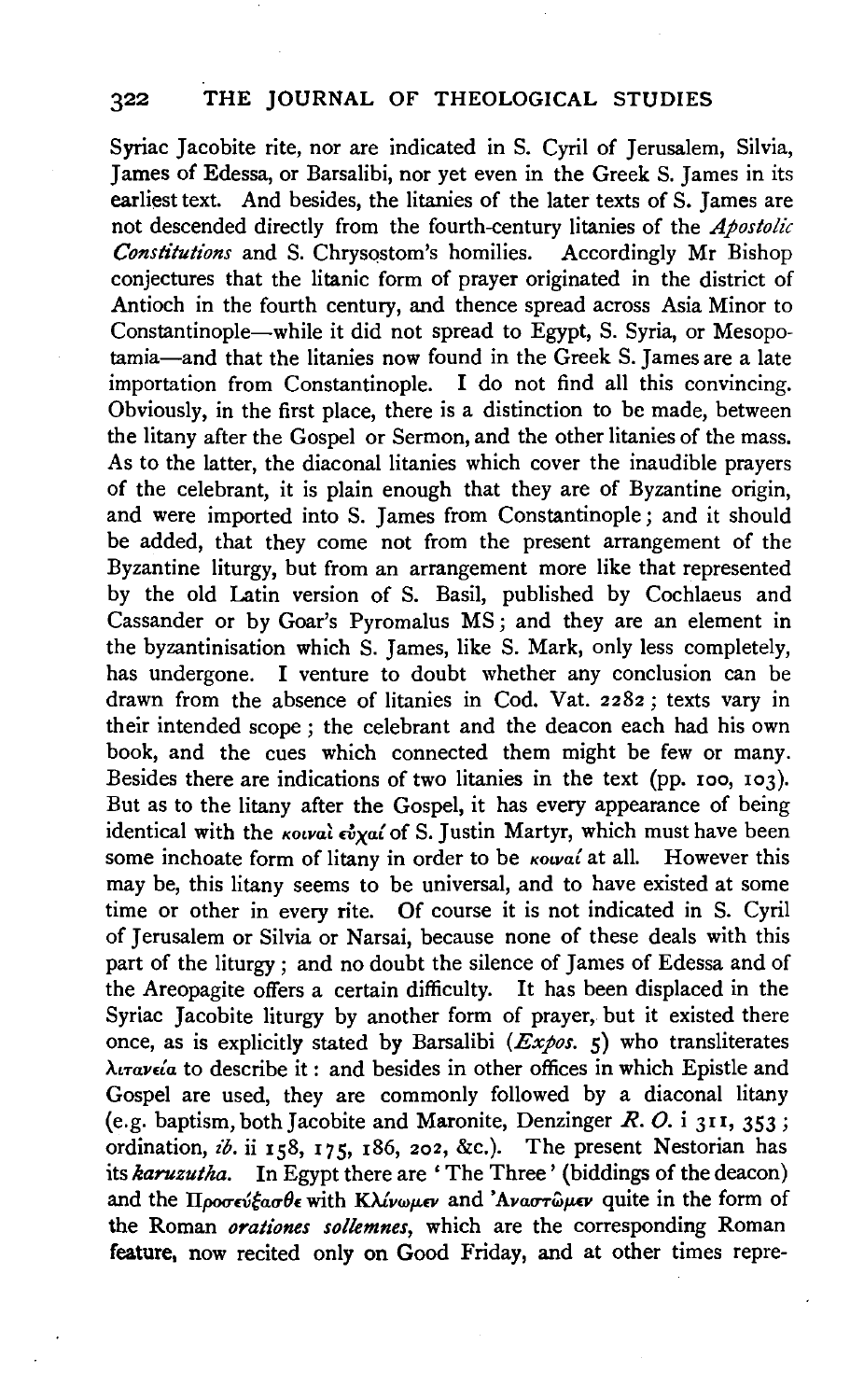#### CHRONICLE 323

sented by their *incipit* ' Oremus '. And the Gallican had its *preces* at this point; and the African an *indictio orationis communis* by the deacon at some point in the liturgy. In the fifth Observation Mr Bishop discusses 'silent recitals in the mass of the faithful', i.e. the practice of saying the prayers inaudibly on the part of the celebrant. He points out that the old and, one might have thought, obsolete contention that the famous Novel of Justinian was an innovation and aimed at abolishing a traditional use of inaudible prayers, is untenable. But when he adds that the text of the Novel shews that 'the recital of the canon aloud was the ... still universal practice' throughout Justinian's Eastern Empire, it is very difficult to understand the argument. One would have thought that the Novel indicated that the contrary practice was at least beginning to emerge, and that Justinian would not have shot a gratuitous enactment into the air. Since it is apparently implied by Narsai that the usage was already established in Mesopotamia in the fifth century, Mr Bishop very pertinently suggests that it spread from this source, till it was adopted by Constantinople and Rome, where it is known to have prevailed by the end of the eighth century. It may be added that it was largely prevalent in the intermediate area, Palestine and Syria, by about 600, since John Moschus, in the well-worn story of the Apamean shepherd boys playing at mass, remarks that the children knew the anaphora because *'in certain places* the presbyters are accustomed to say it aloud' *(Pratum spirit.* 196). In his sixth Observation, on 'the moment of consecration ', among other things, Mr Bishop makes two very valuable contributions to the discussion of the Invocation in the liturgy. First, he points out how the ground has been cleared by two things-by Dr Harnack's proof that the second Pfaffian fragment of Irenaeus is a modern forgery, the result of which is that S. Cyril of Jerusalem is the first witness the existence of the Invocation and for the conception of consecration by the operation of the Holy Ghost ; and by the discovery of the anaphora of Sarapion, which for the first time gives us a formula of Invocation of the Eternal Word. The broad statement on the former point requires such modification as is involved in the substitution of the *Egyptian Church Order* for S. Cyril, since the *Church Order* is probably rather earlier. Secondly, Mr Bishop points out that in the writings occasioned by the Pneumatomachian question, the Catholic writers, while appealing to the operation of the Holy Ghost in baptism and in numberless other spheres, in no case have anything to say of any operation of His in the sphere of the Holy Eucharist, which would be strange if they were accustomed to pray for His presence to consecrate.

The series of *Cambridge Liturgical Handbooks,* under the editorship of Drs Swete and Srawley, opens excellently with the Bishop of Moray's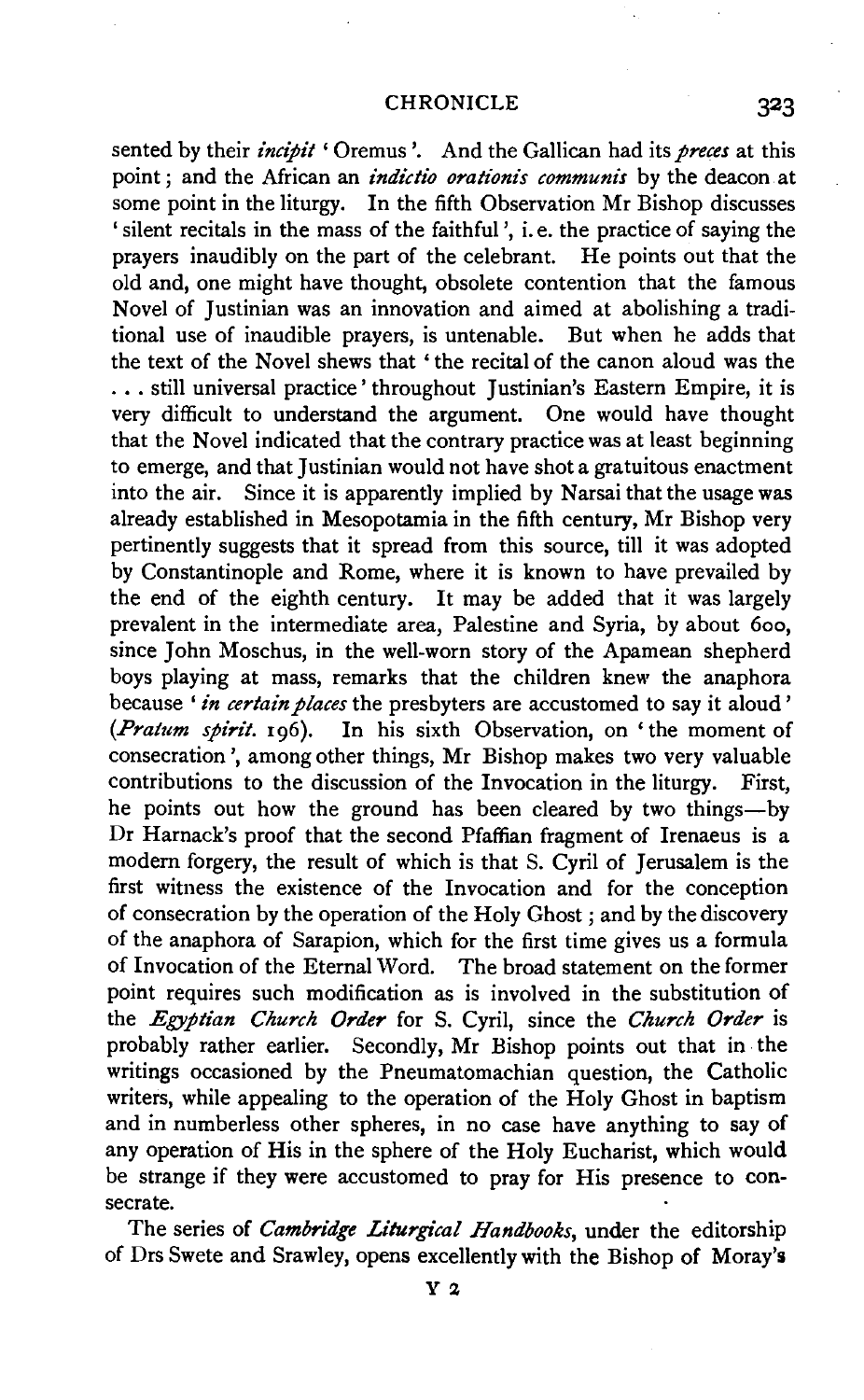### 324 THE JOURNAL OF THEOLOGICAL STUDIES

*Ancient Church Orders* (Cambridge 1910). Dr Maclean first distributes the Orders into four groups, corresponding to the several elements of the *Apostolic Constitutions*, viz. (1) Ap. Const. viii 3-46 with the *Canons of Hippolytus* and the allied documents; (2) *Ap. Const.* vii 1-32 with the *Didache* and the *Apostolic Church Order;* (3) *Ap. Const.*  vii 33-viii 2 ; (4) *Ap. Const.* i-vi and the *Didaskaliae;* and describes their common characteristics, and their relations to one another in respect of contents. He then analyses and compares the contents, under the heads of Church Buildings and Worship, Ordination, Baptism and Confirmation, Doctrine, and the organization of the ecclesiastical year. Under this head more use might have been made with advantage of tabulation, exhibiting the scheme of services in the several orders in parallel columns; and it would be well that the texts compared in parallel columns should really correspond in detail; those on pp.  $51$ , 75 would be perhaps easier to follow if the passages were printed successively, than they are as now arranged. And lastly, the genealogical relations of the orders to one another are described and their several dates determined ; and here Dr Maclean takes the view that the members of the first group are not in any direct line of descent one from another, but are co-ordinate developements of a lost original, which may be Hippolytean; and he concludes that the *Canons of Hippolytus* and the Egyptian and the Ethiopic *Church Orders* are Egyptian of the first half of the fourth century, the *Apostolic Constitutions* Syrian of about 375, and that the *Testament of the Lord* belongs to Asia Minor, and about the year 350. It is so long since I gave any serious attention to these documents that I dare not say offhand that I am convinced ; but Dr. Maclean's arguments and results very much commend themselves, and I think he has shewn very good reasons as against Dr Funk's rather perverse view, which regards the documents as related to one another in a direct line of descent, but inverts the order and puts *Ap. Cons!.* viii first, and the *Canons of Hippolytus* last. On p. 50 Dr. Maclean says (as I did myself in *Litt. E. and W.* p. xxxviii top, a passage I should like to delete) that any literary connexion between the anaphora of the *Ethiopic Church Order* (and Hauler's Latin) and that of *Ap. Const.* viii, only begins at  $M_{\epsilon\mu\nu\eta\mu\epsilon\nu o\iota}$ *To{vvv.* But there are *disjecta membra* of the shorter anaphora floating in the rhetoric of the ' Clementine Liturgy ' at an earlier point.  $Thus:$ 

#### Hauler p. 106.

angelum voluntatis tuae qui est verbum tuum ... per quem omnia

Litt. E. and W. pp. 15, 19 sq.  $\tilde{\alpha}$ γγελον της . . . βουλης σου . . . *A6yov ®£ov* . • • *8t' awov* Ta *'l!"aVTa*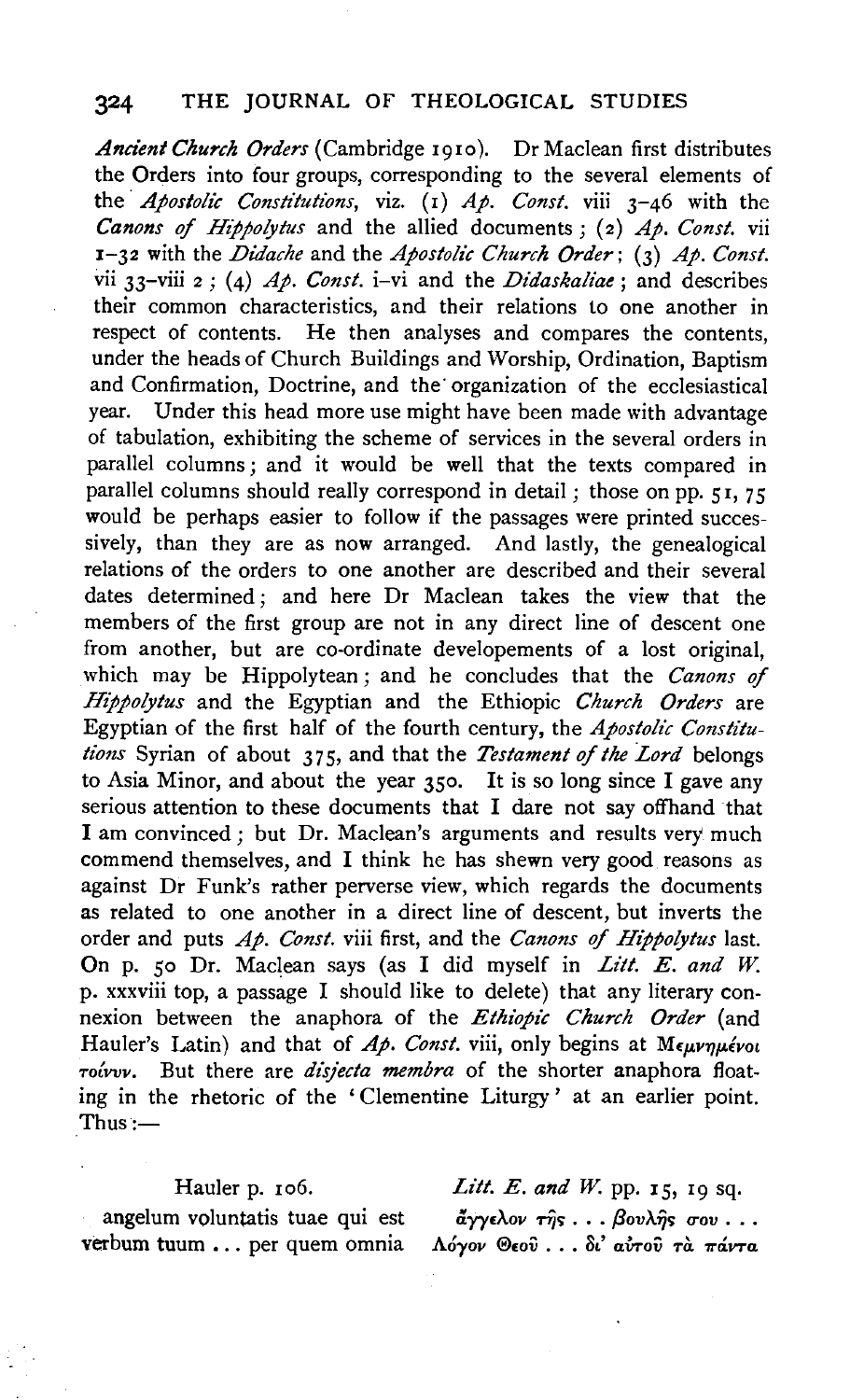### CHRONICLE 325

fecisti . . . quique in utero [virginis] habitus incarnatus est . . . et virgine natus: qui voluntatem tuam complens ... cum pateretur ut a passione liberaret eos ... ut mortem solvat et vincula diaboli disrumpat.

*7r£7rOL'fJKar;* ••. *yiyov£v £v* JL~T(Kl. *7rap-8ivov Kat £uapKw8'fJ, y£v6p.£vor; £K*   $\pi a \rho \theta \epsilon \nu \nu \ldots \tau \delta \theta \epsilon \lambda \eta \mu \alpha \ \sigma \nu \ \epsilon \pi \lambda \eta$ *pwcu* • . • *1ra8wv* • . . *i."va 1ra8ovs λύση* ... τούτους, και θανάτου ... *Kal.* Pfltrl *ra O£up.a roil ota{36A.ov.* 

It is evident that the author of *Ap. Const.* had the shorter anaphora before him and expanded it : and this in itself seems almost sufficient to refute Dr Funk's contention. If I may venture to say so, Dr Maclean's work seems to me admirable: full, compact, exact, well arranged, and adequately suited to the purposes of the attractive series which it inaugurates. In a second edition there are a few things which might be amended. P. 36:  $\frac{1}{2}$  should surely be rendered 'colonnades', i. e. aisles ; and 'apparently near the altar' deleted : the text is 'let the house', i.e. the nave, 'have colonnades': it is an aisled basilica that is described. P. 39 : surely the 'prayers and psalmody' belong to the morning office, not to the mass. P. 48 bottom:  $\frac{\partial y}{\partial x}$  *dva* $\phi \frac{\partial \phi}{\partial y}$  is used in the second canon of Ancyra of the deacons in relation to the offertory. P. 57 bottom: 'ceased' suggests that Saturday masses had once existed in Rome: but the passage of Socrates quoted rather suggests that they were an innovation elsewhere, which the Roman Church refused  $(\pi a \rho \eta \tau \eta \sigma a \nu \tau o)$  to accept. P. 58: Pionius surely communicated in the species of bread carried home from the altar : and the words quoted from the Hippolytean fragment belong to the catenator, not to his source : they do not occur in the quotation of the passage in Germanus Historia ecclesiastica. P. 66: of course no litany is mentioned in Narsai, because he only begins his exposition at a later point. P. 135: surely 'these compilers'  $di\tilde{d}$  'commemorate the Death and Resurrection of our Lord on the same day' like every one else, viz. at the Paschal vigil. P. 140: surely the  $\tau \in \sigma \sigma a \rho a \kappa \sigma \sigma \tau \eta$  is at the outset definitely the fortieth day before Easter, no doubt the date of the *dvouaroypachia* of the competents, and the observance of the faithful in general gradually and variously adjusted itself to the interval, which came to be called  $τ$ εσσαρακοστή, as the fifty days after Easter were called πεντηκοστή. P. 161: as to the 'Sanctus', in more than one of the Abyssinian anaphoras it is thrust in anyhow in the middle, without any connexion with the context.

The second volume of this series is the late Bishop of Edinburgh's *Church Year and Kalendar* (Cambridge 191o), which did not receive final revision at the author's hands. After an Introduction on the general lines of the growth of the system and its interest and importance,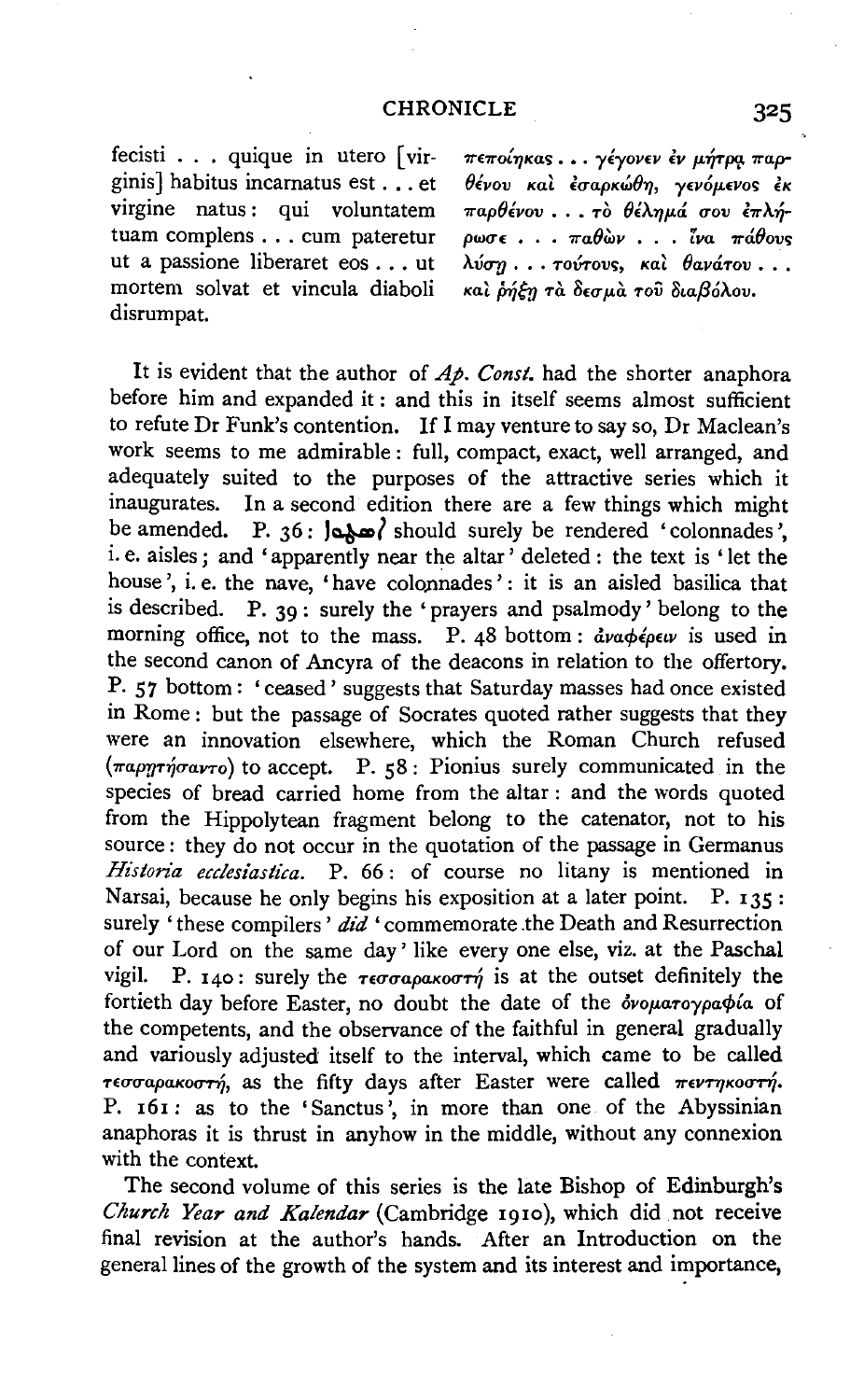and a useful bibliography, Dr Dowden deals with the Week, Martyrs' days, the feasts of our Lord, those of the Blessed Virgin, those of Apostles and other New Testament saints, penitential seasons, Western Kalendars and Martyrologies, the date of Easter, and the Kalendar of the Orthodox Eastern Church ; and three appendices deal successively with the Celtic Paschal questions, the Kalendars of the separated Eastern Churches, and the history of the English ecclesiastical Kalendar from the sixteenth century. The book is a useful introduction to the subject, but it is not so satisfactory as Dr Maclean's volume. As will appear from the arrangement of the contents, the treatment is rather descriptive than an attempt to exhibit the developement of the system, either historically or logically; and this will be the more evident if it is noticed that the treatment of the Feasts of our Lord begins with Christmas and Epiphany and not with Easter. And one would like to have something more said on the fundamental subject-matter of the great commemorations---that it is not particular events or series of events so much as their significance that is commemorated; or, to put it otherwise, it is the Person of our Lord as interpreted by groups of events that is primary, and the realistic and mimetic is comparatively late and adventitious: so that  $I$  Tim. iii  $I$  of, Tit. ii  $I$   $I$ ,  $I$   $2$ ,  $I$ iii  $A-6$  may stand for Epiphany, Phil. ii  $5-11$  for the Pascha, Eph. iv  $7-12$  for Whitsunday. Dr Maclean has pointed out that the Church Orders imply the commemoration of the Death and Resurrection on the same day (p. 135); and that the Ascension and the Coming of the Holy Ghost were, at least in some cases, celebrated together on Whitsunday  $(p, 129)$ ; and the documents collected by Mr Conybeare are sufficient to shew how significant for the interpretation of the Baptism as commemorated at the Theophania are the Voice and the Dove in relation to the Person of the Lord. Dr Dowden has in part hinted at this (pp. xii, 30, 40); but I cannot but think it needs more emphasis than it commonly receives. The twice-repeated statement (pp.  $xi$ , 40), that the commemoration of our Lord's Death is the primitive and essential element in the Pascha, is, to say the least, difficult to understand : while it is curious that Easter is not really treated of at all (pp. 40-42 ), except in respect of the determination of its date (pp.  $104$  sqq.,  $146$ ); and the growth of Lent and its relation to the Paschal fast is not very satisfactorily traced (pp. 79 sqq.). As to some points of detail: p. xiv, All Souls is scarcely a 'festival', and perhaps ought not strictly to be called even a 'day', but rather as in the Roman Kalendar 'commemoratio omnium animarum '; its observance is only additional to the service of the day; p. 8, S. Innocent I  $E_p$ , ad Decentium 4 explains the Roman Saturday fast as a weekly reproduction of the Paschal Sabbath, as Friday and Sunday are of those of the Pascha; p. 14, surely the *natale*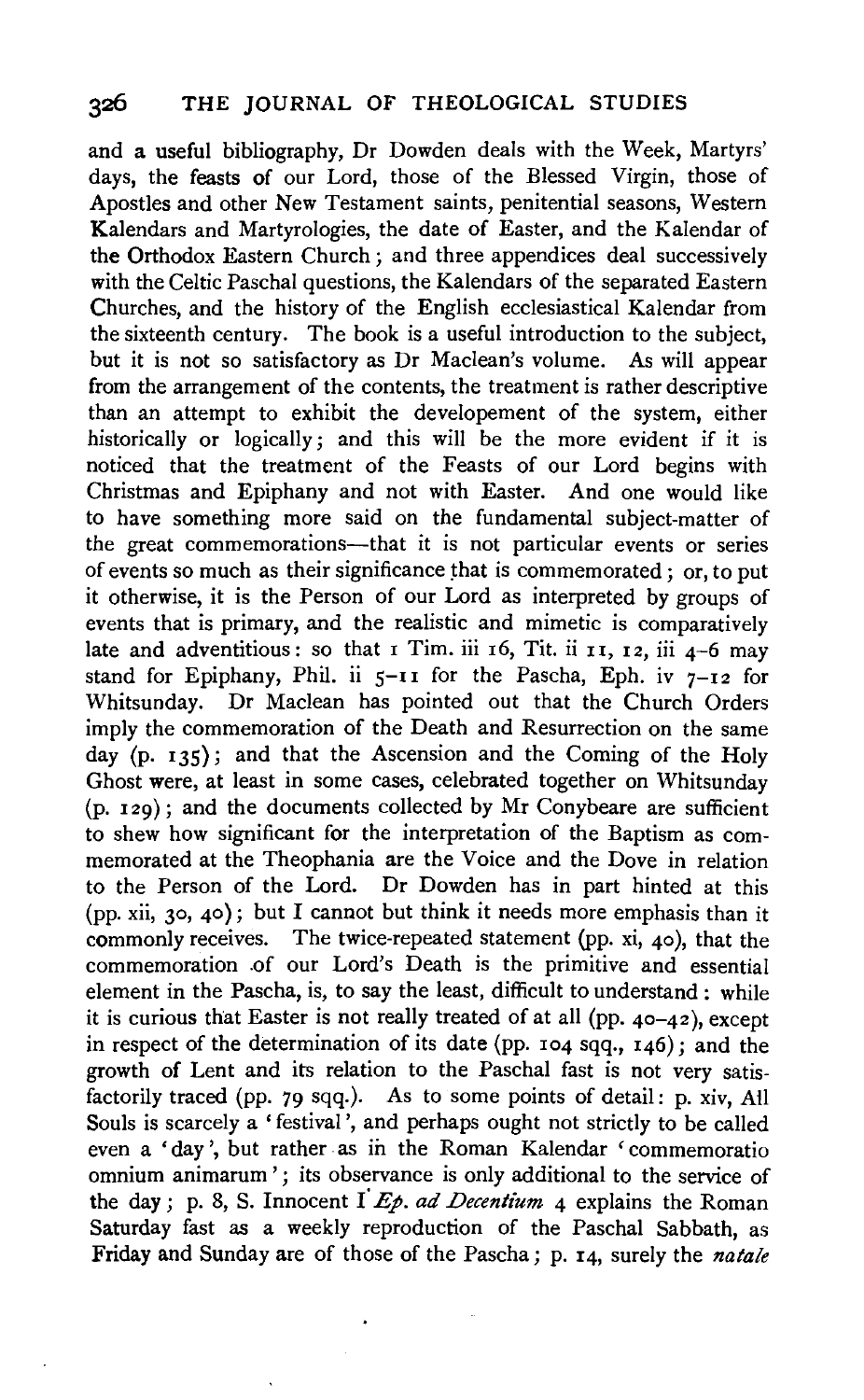of S. Polycarp (Eus. H. E. iv  $\mathsf{I}\xi$ ) should have been mentioned as the earliest recorded martyr's day; p. 28, the name of Mgr Duchesne should be substituted for that of the Bishop of Salisbury *(Origines* p. 253); p. 34 for '(S. James and S. John on Dec.) 26' read '  $27$ ': p. 40, it is left quite obscure which day Tertullian calls 'dies Paschae': it is in fact Saturday; p. 87, nothing is said of the *origin* of the Ember Days, which was treated of by Dom G. Morin in *Revue Benedictine* XIV 8 (August 1897).

In his dissertation *The Liturgy* of *the Primitive Church* (Cambridge 1910), Mr R. M. Woolley, after discussing shortly the mutual relations and the dates of the Church Orders, putting them earlier than does Dr Maclean, discusses the liturgy of the first four centuries in two sections, the 'Proanaphora' and the 'Anaphora', and at the end prints a very useful collection of texts which he has used, accompanied by translations where necessary. As to the first section-and I wish he would not perpetuate the word 'proanaphora ', which on all analogy ought to mean, not 'what precedes the anaphora', but 'a previous anaphora'— Mr Woolley derives the mass of the catechumens-lessons, sermon, prayers—from the Synagogue service—(shema'), prayers, lessons, exposition (cp. Acts xiii  $15$ ). I should have thought it was safe only so to derive the group lessons, sermon, and to say merely that the synagogue supplied the form in which 'the teaching of the Apostles' (Acts ii  $z_4$ ) was imparted, since the Christian ' prayers ' as we first know them are of quite a different character from those of the synagogue, and are quite differently placed. However this may be, we have the mass of the catechumens in this form in Justin  $A\phi$ , i 67, and with the addition of Psalms, no doubt between the lessons *(Ap. Const.* ii 57), in Tertullian *de anima* 9, as Mr Woolley points out p.  $31$  (where, however, he should not say that the  $\psi$ *a* $\lambda$ *rm*s is mentioned several times in the third century; the order of singers first appears in the canons of Laodicea, and the mention of them in  $Ap$ . Const. ii 25, iii 11 belongs to the compiler, not to the *Didaskalia*). Mr Woolley then enquires whether the Eucharist was always preceded by this office, and is no doubt right in replying that it was not so under all circumstances; but I question whether he is right in saying that any other service, such as Baptism or Ordination, displaced the 'morning service' altogether  $(36)$ ; for there is a quite sufficient reason for the mass after these rites being described as beginning only at the kiss or the offertory-viz. that baptism or ordination could not be celebrated in the presence of catechumens, and could therefore be inserted into the mass only after the expulsions ; not to say that baptisms certainly and ordinations probably normally followed vigils, and the vigil service was itself only a prolonged mass of the catechumens. Mr Woolley also points out that the mass of the catechumens was used alone ; only it is not the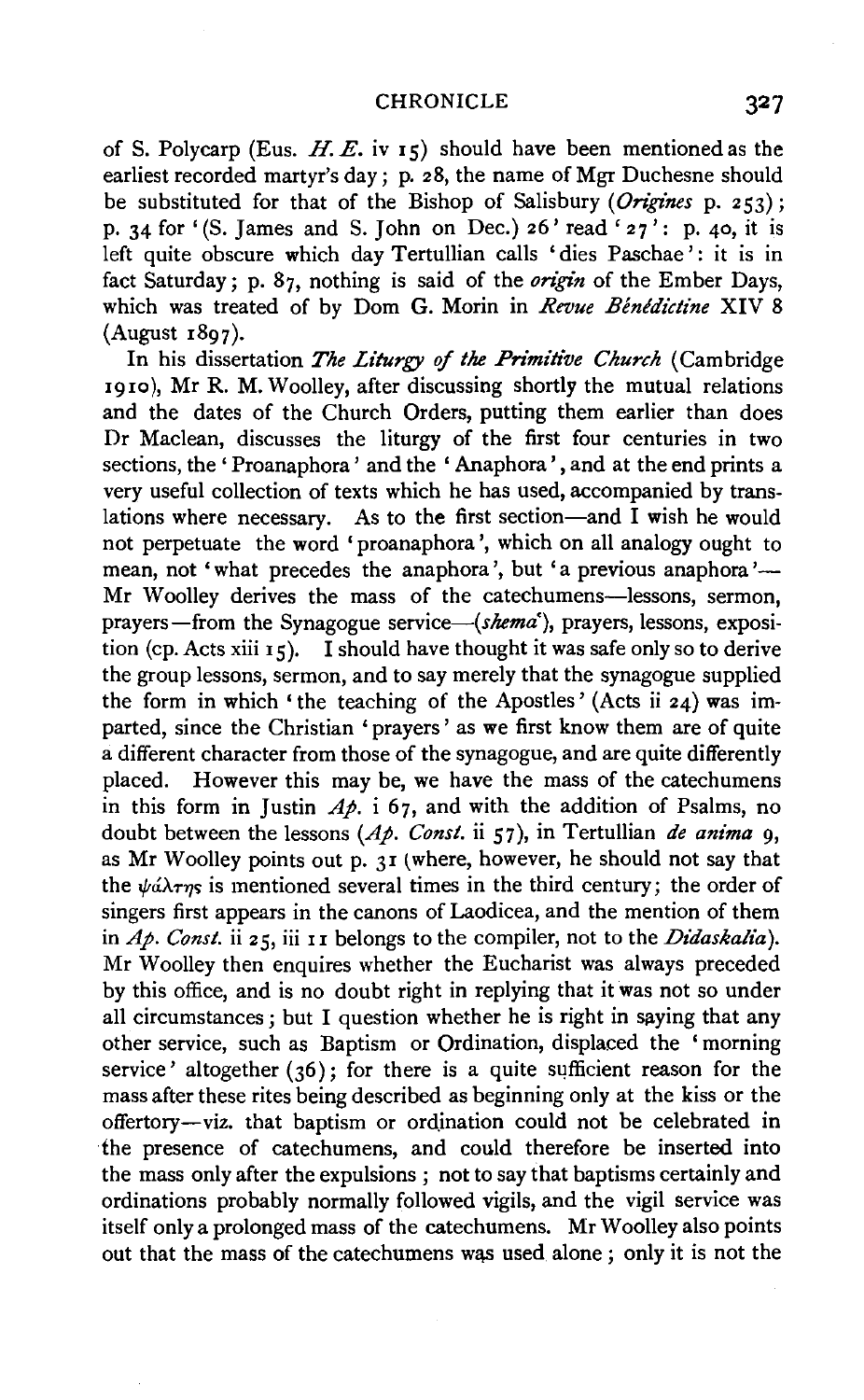remote and obsolete use that one might gather from his pages. It is still the service of Good Friday at Milan ; and also in the Roman rite, though here, since the seventh century, the Adoration of the Cross and the Mass of the Presanctified have followed it; and the Mozarabic *Indulgentia* of Good Friday is essentially a mass of the catechumens : and see further Duchesne *Origines* pp. 224, 238 (first edition). When Mr Woolley argues from 'Silvia' that the 'morning service' is the origin of the Day Office, this is deplorable. Silvia means precisely what she says, and it is not to be inferred that she implies lessons where she does not mention them p. 40 ). A simpler form of the sort of offices to which she refers is represented by  $A\phi$ . Const. viii 34-39. Mr Woolley also derives the Mass of the Presanctified from the ' morning service' (p. 41). This I simply do not understand. Of course the Presanctified—is so much as is necessary of the offertory, and a communion-i. e. attached to a mass of the catechumens; but it in no way springs out of it. And when Mr Woolley says that the oriental Signing of the Chalice is intermediate between the old detached mass of the catechumens and the later Presanctified, I am baffled. The 'Signing of the Chalice' is the Presanctified. I can only conjecture that Mr Woolley supposes that the chalice is reserved for the Presanctified. This, of course, is not so: the chalice is everywhere consecrated by the commixture of the reserved host--except in so far as according to the later Roman interpretation the chalice is not consecrated at all, and the communion is only in one kind. In discussing the anaphora, Mr Woolley distinguishes four types of the  $\epsilon_{v}^{v}$ *xapurría*. ( 1) The type represented by *Didache* 9 sq., and *Acta joanni's* 8 5, being a developed 'grace before meat', an act of praise and thanksgiving without any detailed commemoration of our Lord's redemptive acts. (2) The type represented by *Acta Thomae* 49 sq., 133 and *ActaJoan.* 109, described as 'an adaptation of the baptismal formula' (p. 54). This is perhaps not a very happy description, since though a Name is invoked or mentioned, it is only in one case the threefold Name (for I think Mr Woolley is mistaken in his interpretation of *Acta Thomae so* and the Holy Ghost is addressed throughout, except in the parenthesis 'for Ye are one in all', whatsoever that means; nor do I at all understand the interpretation of *Acta Joan.* 109, p. 57). The characteristic is rather ' invocation'. (3) The Lord's Prayer, if the notorious passage in S. Gregory the Great has anything behind it. Of course, Mr Woolley does not take this very seriously, since it is quite unsupported. But his account of what S. Gregory did in respect of the Lord's Prayer is strange: viz. that he required the Lord's Prayer to be said by the people and not by the celebrant alone (p. 59; cp. p. 61 note), which is precisely what S. Gregory says he had not done; only Mr Woolley omits the note of interrogation at the end of the passage, and so turns a question into an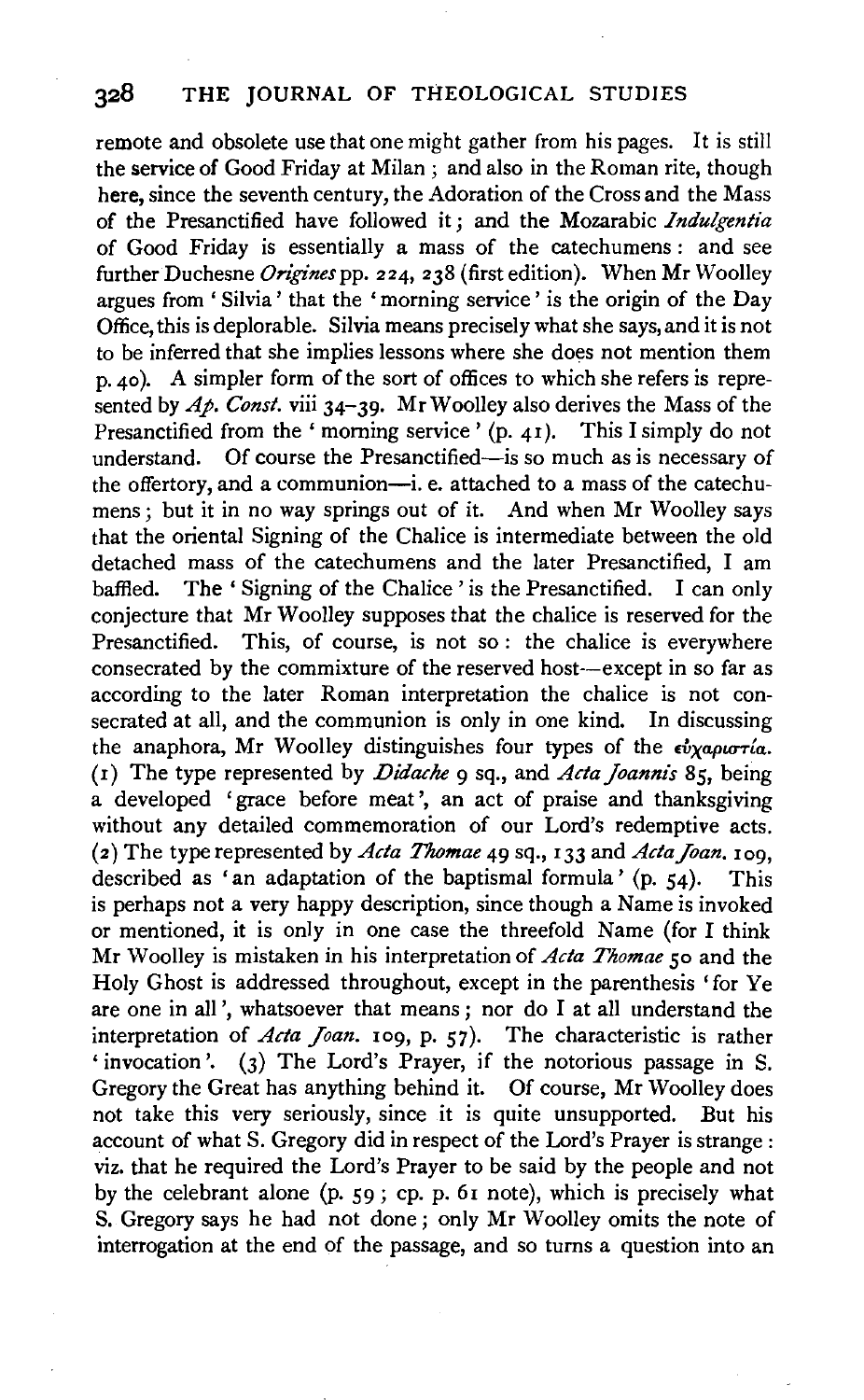assertion. (4) The type that has prevailed with its thanksgiving, recital of the Institution, and  $\frac{\partial \pi}{\partial x}$   $\frac{\partial \pi}{\partial y}$ . Mr Woolley derives this from the Jewish Paschal ritual; and in a general way, in so far as it involves the solemn commemoration of historical events and the *vere dignum* form of thanksgiving, this may well be true. Some points in this section are not immediately convincing ; and it requires thinking about whether the invocation of the Holy Ghost to consecrate can be considered to be a developement of an invocation in a different sense, viz. for the fruits of communion. And there are one or two things that need correction : viz. p. 69 S. Justin does not say that the celebrant *prays* 'that we may be accounted worthy of these things', but that he *gives thanks* that we have been so accounted worthy; and p. 73, when Tertullian says *(de Spectac.*  25) 'ex ore quo *Amen* in Sanctum protuleris ', he is not referring to the *Sanctus*; the *Sanctum* is the Holy Thing, the Eucharist, and the reference is to the communion.

The fourth and fifth numbers of Dr P. Drews's *Studien zur Geschichte des Gottesdienstes und des gottesdienstlichen Lebens* (Tiibingen I9IO) are two *Beiträge zu Luthers liturgischen Reformen*, the one on the Latin and German Litany of 1529, the other on Luther's German Versicles and Collects. Dr Drews examines Luther's attitude towards the Litany from 1529 onwards, and shews that in  $1519$  and  $1520$ , while deprecating the processions as unprofitable, he has no word of criticism for the Litany itself; that it went out of use in Wittenberg after 1521, probably as a consequence of Kalstadt's measures ; and that it was restored, with modifications, in I529 in view of the Turkish peril. Dr Drews also examines minutely the evidence for the exact date of the publication of the texts, and concludes that the German text appeared shortly before March, and the Latin in August I529. To determine the sources which Luther employed, Dr Drews has examined the Litanies of the Augustinian, Brandenburg, Erfurt, Magdeburg, Meissen, Merseburg, and Naumburg uses; and he prints the Lutheran texts in parallel columns with those of the Augustinian hermits (the order to which Luther belonged) and of Magdeburg. The result is that so far as Luther's litany is traditional-and except for the omission of the invocations of saints it is entirely traditional in structure and for about half its contents-it reproduces the Augustinian text ; and this means that it is simply Roman, since the Augustinian Litany has no special features of its own. Besides this, it has the *In hora mortis* which does not occur in any of these German uses, but is familiar elsewhere-e. g. in England, at Salisbury and Hereford. With the Magdeburg text it shares nothing peculiar, except *Agne* for *Agnus* ; the *miserere nobis* with the first two clauses of.the *Agnus Dei* and *da*  [dona] nobis pacem with the third; and perhaps the structure of one suffrage. On the other hand, it omits fifteen of the petitions of the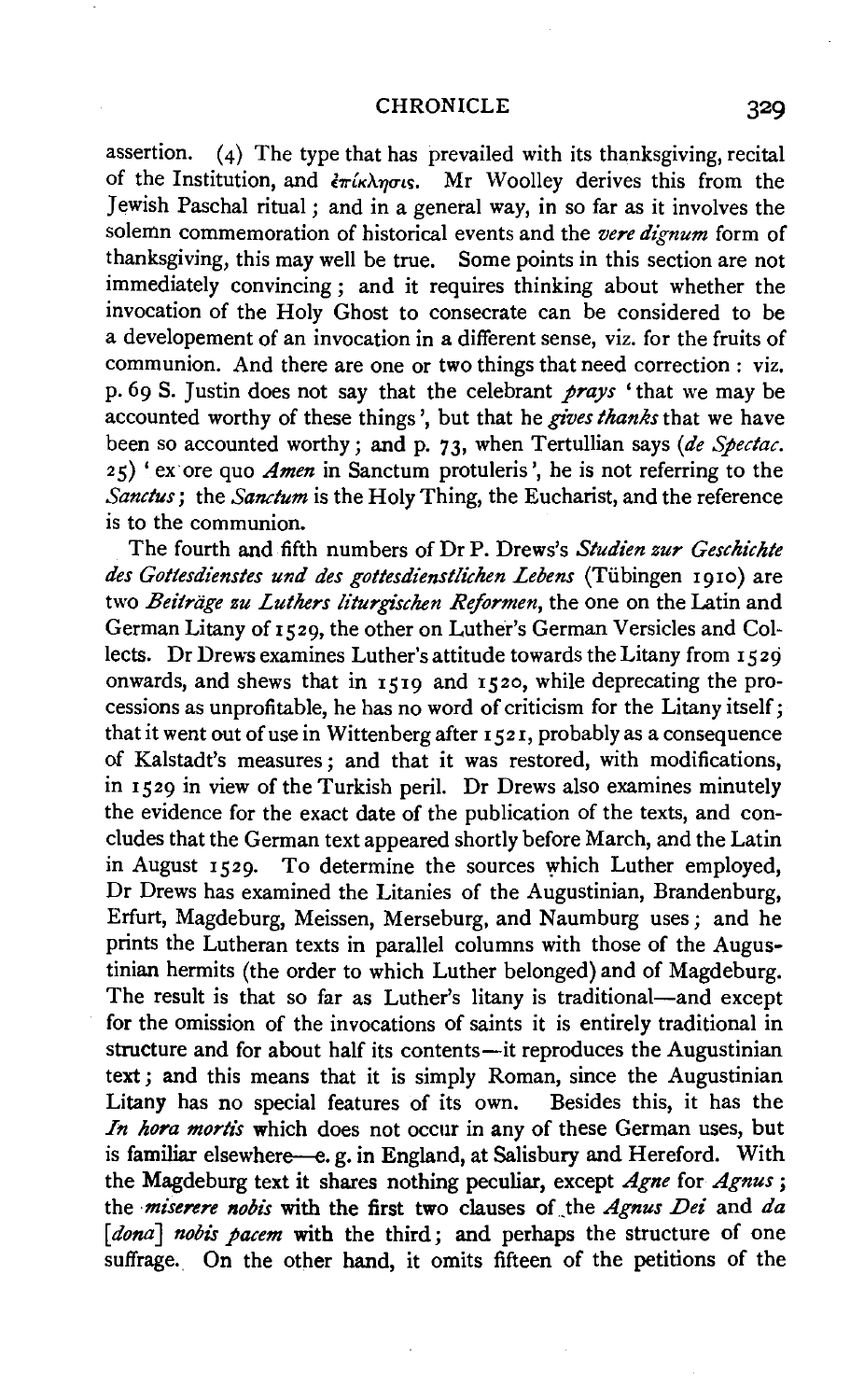Augustinian text, and adds seven new clauses to the deprecations and eighteen to the petitions, for most of which Dr Drews can find no source. To the N.T. sources which he mentions or implies (S. Mt. ix 38, Rom. xvi *zo*) may be added Pss. cxliv (cxlv) 14, cxlv (cxlvi) 8 for *lapsos erigere,* and 1 Thess. v I4, Heb. ii z8 for *pusillanimes et tentatos consolari et adiuvare;* while a paragraph in the Liturgy of S. Basil *(Lilt. E. and* W. p. 408) is more fruitful of parallels than S. Clement <sup>I</sup>*Cor. 59* which Dr Drews cites; and *per agoniam,* &c., may rather come from the *Golden Litany* (Maskell *Mon. Rit.* ii p. 248), where the whole suffrage occurs, than from the two sources suggested on p. 42. This Litany is of course of great interest to us, since it contributed a great deal to the Litany in Marshall's *Primer* of I53S, and what is of more importance it is the source of some fourteen suffrages or parts of suffrages, besides incidental words in our own Litany, and has affected Cranmer's treatment of his Latin original and imported some Roman elements in place of the corresponding Sarum matter. Luther's Litany is an excellent piece of work, but it scarcely rivals the brilliancy of Cranmer's achievement. The second of Dr Drews's essays is on the Collects, with their introductory versicles, contained in the *Gesangbiicher*  of I533• I535, and I543, the German Litany of I529, the *Deutsche Messe* of 1526, the *Taufbüchlein* of 1523, the *Traubüchlein* of 1529, and the *Ordinationsformular* of 1535. All but some half-dozen of these are translations of Latin originals, which Dr Drews places in parallel with them-among them the *Deus qui contritorum*, from Luther's modification of which and not from the text of the Sarum mass, *in tribulatione cordis,* Cranmer translated the first collect of the English Litany. Dr Drews devotes an appendix to the discussion of the *Almechtiger Ewiger Gott, der du hast durch die sindjlutt,* the original of the first collect in the English baptismal order of 1549, which was modified into its present form in 1552. There has been much discussion of this collect, as to whether it was Luther's own composition or a translation. Some lines in the middle and at the end are from the prayer *Deus patrum nostrorum* of the Roman baptisms, which is as old as the *Gelasianum* (i 32); but for the rest no source is known, except in so far as it makes use of what are of course commonplaces in this connexion-our Lord's Baptism, the Flood  $(1$  Pet iii 20), and the passage of the Red Sea (I Cor. x 2 ). Dr Drews argues that the *Deus patrum nostrorum* is itself descended from a longer oriental formula, some form of which he supposes Luther to have had before him. The argument is ingenious and the parallels cited are striking; but the argument is not wholly convincing. Dr Drews's pamphlets are both of them valuable and welcome.

Also much to be welcomed are nos. 36 and 37, and 24 and 25 of the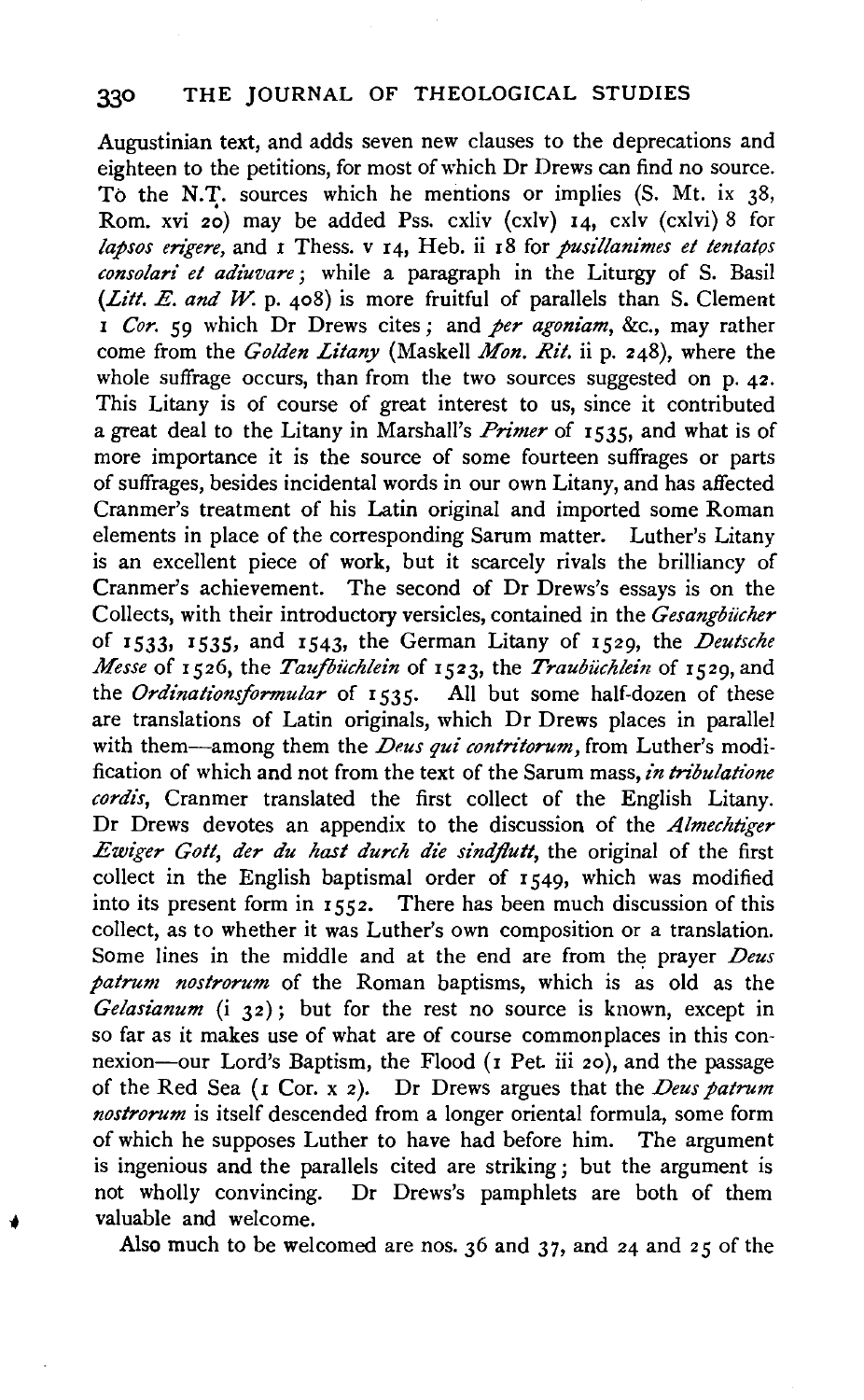#### CHRONICLE 331

Bonn *Kleine Texte für theologische und philologische Vorlesungen und Uebungen* ; no. 36 containing Luther's *Von Ordnung Gottesdiensts, Taufbiichlein,* and *Formula Missae et Communionis* of 1523, no. 37 the *Deutsche Messe* of 1526, edited by Dr Hans Lietzmann (Bonn 1000). and nos. 24 and 25 Luther's *Geistliche Lieder*, edited by Herr A. Leitzmann (Bonn 1907), which supply critical texts of the most important of the fundamental Lutheran liturgical documents, excellently printed, at the price of a few pence.

In the same series Dr H. Lietzmann edits (I9o6) the Roman *Ordo missae,* with the mass of Easter day, distinguishing by difference of type, rubrics and text of course, but besides this the parts of priest and people, what is sung from what is said, what is said inaudibly from what is said aloud, what is variable from what is fixed : Dr A. Baumstark edits *die Konstantinopolitanische Messliturgie vor dem ix Jahrhundert*  (I909), being the text of the liturgies of SS. Chrysostom and Basil from the Barberini *Euchologion,* with illustrations in the margin from the writings of S. Chrysostom, the liturgy of Nestorius, the Mv $\sigma$ raywy $\alpha$  of S. Maximus, and Anastasius's Latin version of the *Historia mystica* of S. German ; and Dr H.' Lietzmann again edits *die Klementinische Liturgie* (1910), i.e. the liturgy of  $\overrightarrow{Ap}$ . Const. viii, with marginal references to S. James, S. Mark, S. Chrysostom, the Roman, *Ap. Const.*  ii, and S. Cyril of Jerusalem : along with the anaphora of the Egyptian Church Order from Hauler's Latin, and in German from the Ethiopic ; and the anaphora of Sarapion. Dr Paul Maas in *Friihbyzantini'sche Kirchenpoesie* **I** (1910) gives fifteen hymns of the fifth and sixth centuries, with elaborate *apparatus criticus,* distributed into three representative classes, by way of introduction to the study of Byzantine hymnology. Dr H. Lietzmann in *Lateinische altkirchliche Poesie* (1910) edits three hymns of S. Hilary, fourteen of S. Ambrose, ten inscriptions of Damasus, seven poems of Prudentius, the *Psalmus c. partem Donati* of S. Augustine, twenty-four selected passages from Commodian, and ten metrical inscriptions, all with critical and illustrative notes on the text. Herr A. Leitzmann edits *Kleinere geistliche Gedichte des xii Jahrhunderts* (I9Io), a series of six texts in old German, which I cannot understand, while the editor does not explain in any preface or note their significance. Dr D. W. Staerk in *Altjudäische liturgische Gebete* (1910) gives a selection of the prayers of the Synagogue, with introductions and variants : the benedictions of the · *Shema,* the *Shemone 'esre* in two recensions, the *Habhinenu* (the occasional substitute for the eighteen benedictions}, the *Musaph* prayers (representing the additional sacrifices on sabbaths and certain holy-days), the *Habhdala* of sabbaths and festivals, the sabbath prayers inserted after the third of the eighteen benedictions, and the penitential Litany *(Abhinu malkenu)* of the Day of Atonement